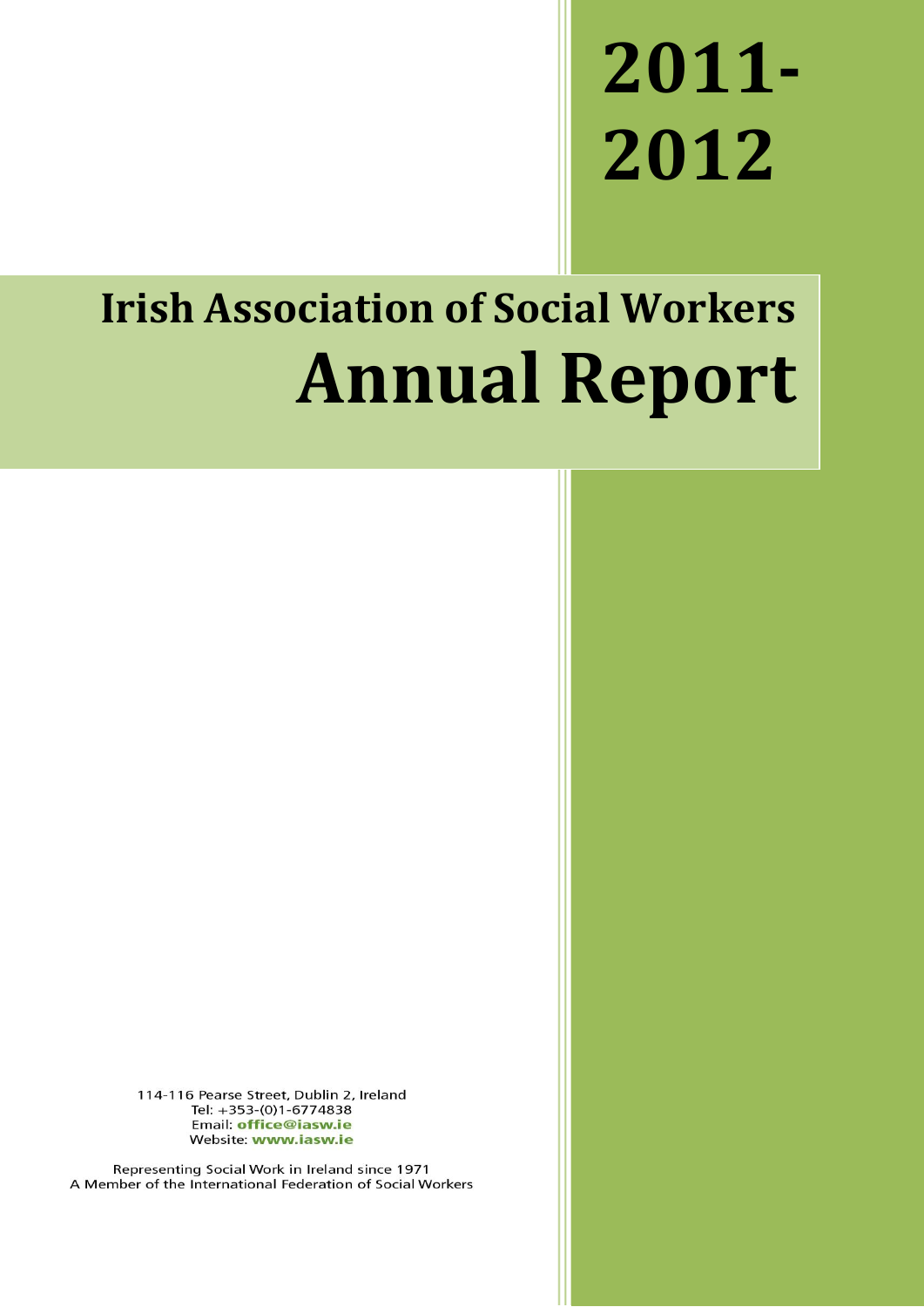### **Table of Contents:**

#### IASW Executive & Council and The Council Page 3

#### **Executive Reports:**

| Presidents Report - Ineke Durville                                                | Page 4 |
|-----------------------------------------------------------------------------------|--------|
| Honorary Treasurer - Dónal O'Malley                                               | Page 5 |
| Honorary Secretary - Saragh McGarrigle                                            | Page 6 |
| Office Report -Danielle McGoldrick                                                | Page 6 |
| Conferences & Events - Ita Long                                                   | Page 7 |
| Continuous Professional Development [CPD] - Frank Browne                          | Page 7 |
| Membership Report 2011- Billie Anne Johnston                                      | Page 8 |
| Registration Issues (CORU, The Health & Social Care Prof. Council) - Declan Carey | Page 8 |

#### **Special Interest & Associate Group Reports:**

| Council of Irish Adoption Agencies - Sheila Gallagher         | Page 10 |
|---------------------------------------------------------------|---------|
| The Irish Social Worker Journal - Monica Egan                 | Page 12 |
| Principal Medical Social Workers Group - Sheila McCrory       | Page 12 |
| New Social Workers - Kerry Cuskelly                           | Page 13 |
| Social Workers in Adult Mental Health (SWAMH) - Frank Browne  | Page 14 |
| Child & Adolescent Mental Health (CAMHS) - Nicola Byrne       | Page 15 |
| Social Workers in Disabilities (SWID) - Emer Ingoldsby        | Page 17 |
| Social Workers in Foster Care - Cahal McHale                  | Page 18 |
| Social Workers in Primary Care - Deirdre Jacob                | Page 19 |
| Social Workers in Probation - David Williamson                | Page 20 |
| Special Interest Group on Ageing (SIGA) - John Brennan        | Page 21 |
| Special Interest Group of Children and Families - Fiona Power | Page 22 |

#### **Other Representative's Reports:**

| CORU 'The Social Work Registration Board' by Monica Egan | Page 23 |
|----------------------------------------------------------|---------|
| International Affairs Committee - John Brennan           | Page 24 |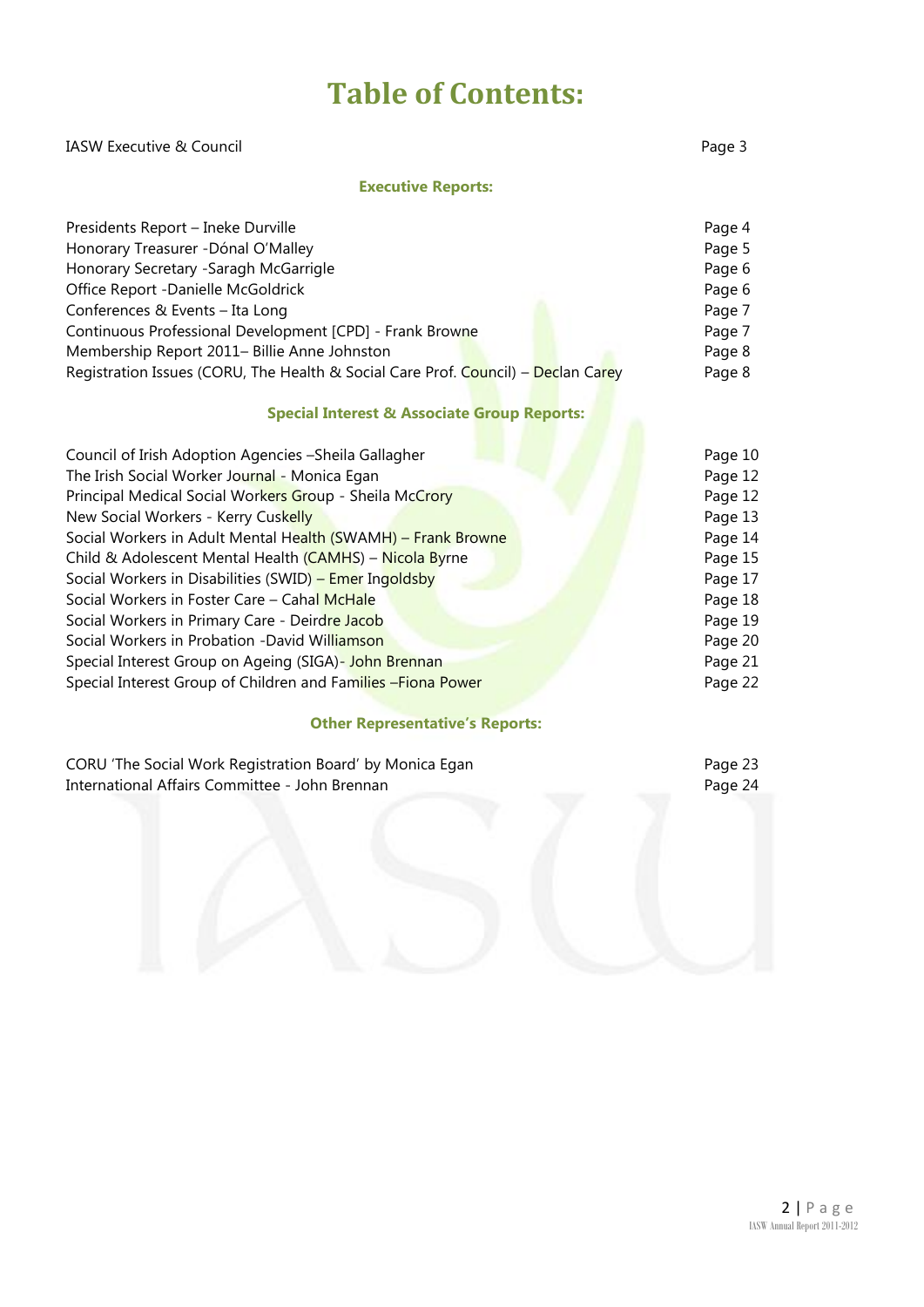#### **Executive & Council Members 2011 - 2012**

#### **IASW Executive:**

- President Honorary Treasurer Honorary Secretary Office Manager Conference & Events Continuous Professional Development Membership Officer PR & Communications Executive Member Registration Issues
- Ineke Durville Dónal O'Malley Sarah McGarrigle Danielle McGoldrick Ita Long Frank Browne Billie Anne Johnston Frank Browne & Ineke Durville Jason Watson & Terry Bradshaw **Declan Carey**

#### **Special Interest & Associate Group Representatives:**

Adoption (CIAA) Ageing (SIGA) Children & Families **Paul McCarthy/Barry Higgins** Child/Adolescent Mental Health (CAMHS) Sarah Houston/Nicole Byrne IASW Journal Editor Monica Egan Social Workers in Disability (SWID) Emer Ingoldsby Principles in Medical Social Work Hospitals Loretta Reilly/Sheila McCrory Adult Mental Health (SWAMH) Frank Browne Primary Care Deirdre Jacob Council of Irish Adoption Agencies Sheila Gallagher/Eileen Conway Foster Care Care Care Ciara Mahoney/James Myers New Social Workers **Kerry Cuskelly** Social Workers in Probation **David Williamson** 

# Eileen Conway John Brennan

#### **Regional Representatives:**

| Eastern  | Pat Waldron                        |
|----------|------------------------------------|
| Southern | Terry Bradshaw/Carol Buckley-Lyons |

#### **Other Representatives:**

International Affairs Committee **Grayting School** John Brennan CORU 'The Social Work Registration Board' IMPACT Representative

- Monica Egan
- Dónal O'Malley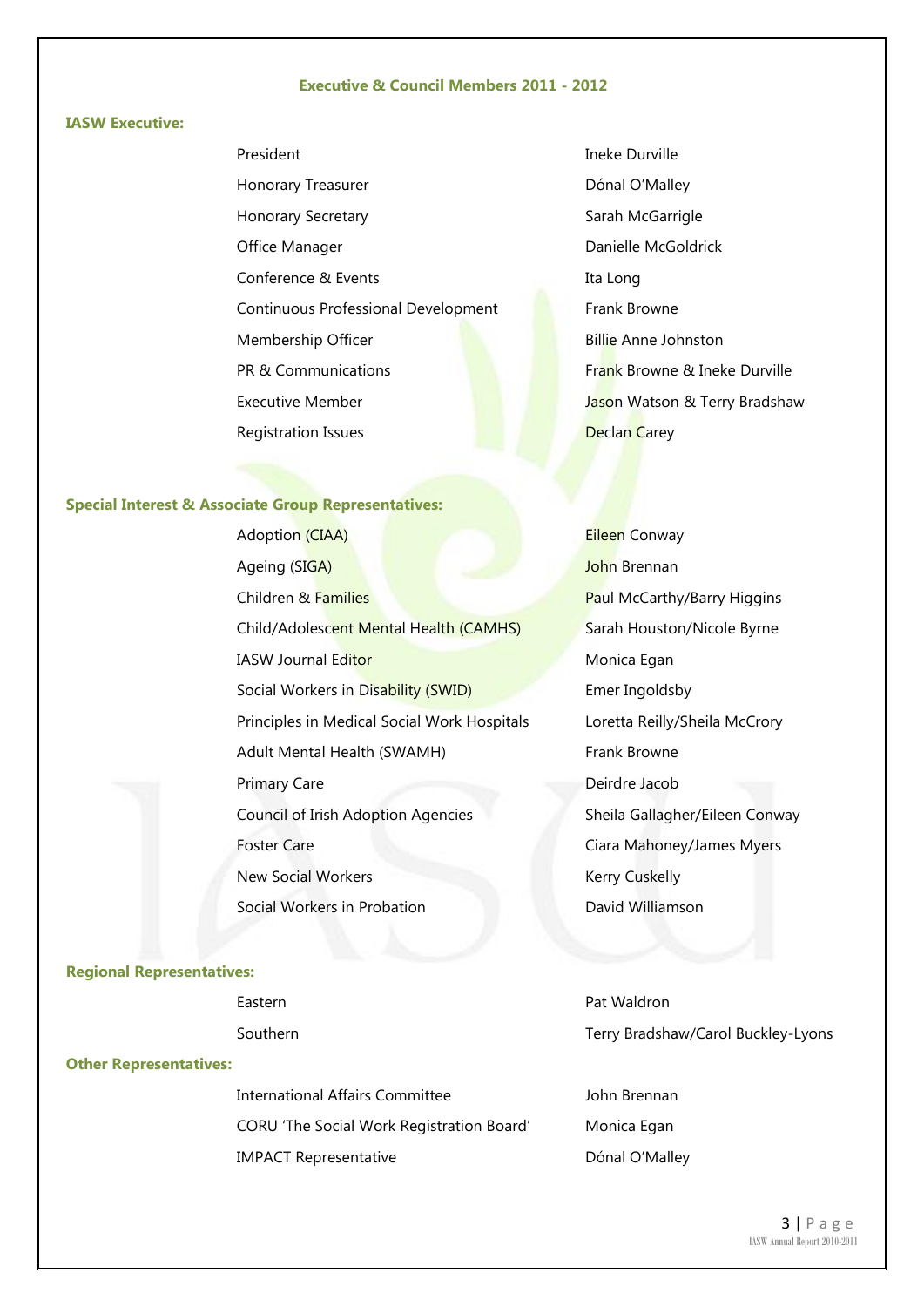#### **Executive Reports:**

#### **Presidents Report**

#### Ineke Durville

I am pleased to present the annual report of the Irish Association of Social Workers, which outlines the various activities of the IASW executive and the special interest groups during the year.

This IASW year got off to a great start with our  $40<sup>th</sup>$  anniversary celebrations on  $17<sup>th</sup>$  June 2011. President Mary McAleese addressed the meeting together with a number of other speakers**,** Justice Catherine McGuinness, Gary Bailey (President IFSW), Mary McDevitt (Past Employee IASW), Noreen Kearney (Past President of IASW) and Dr. Caroline Skehill. The whole event was very well received and the event was a true celebration of 40 years of social work. The contribution of all social workers over the years has been significant and will be a hard act to follow.

At last year's AGM a motion was put to the meeting to allow the executive of the IASW to put a process in place that would facilitate the change of the IASW's legal structures from an Association to a Company limited by Guarantee. In order to make the change to the legal structure, the executive needed to review the current structure of the organisation. The present structure of the Association does not reflect how the organisation does its business in terms of day to day decision making. Under the present structure, the main decision making body is Council and members of Council could be held personally liable should any individual or organisation decide to sue. In reality, it is the executive that takes the lead role in the day to day decision making of the IASW. The executive meets monthly and for example develop policy and make the day to day decisions which it then presents to the Council at their quarterly meetings. Under the proposed changes to a Company limited by quarantee, the executive will become the Board of Directors and will have the ultimate decision making power. The council will change from an overseeing role to an advisory role. This reflects what happens in reality.

The requirements for the setting up of the Company Limited by Guarantee were complex and involved reviewing the constitution and preparing the necessary structures to be able to present to the Company's Office. To ensure that the proposal was in compliance with the Company's Act, the executive needed specialist advice and called in the support from an independent advisor, Sheila Cahill. Sheila has quided both executive as well as council very skillfully to the stage where we can present the proposed structures to this year's AGM.

During this year, the first social workers were registered by the Health and Social Care Professionals Council (CORU) and this process has brought various issues to the attention of the IASW. There has been regular contact with CORU in relation to a number of these and most recently in relation to changes/additions to the S91 application form. This year will see the first three members of the Registration Board standing down and they will be replaced through an election of Registrants, which will take place in the summer of 2012. Only registered social workers can be elected or cast a vote in this election. The registration of all social workers should be completed by 31<sup>st</sup> May 2013 and a new era will have started.

One of the measures that the IASW put in place as part of the preparation for Registration was the legal protection cover. This is being used by more and more members and so far the feedback from members has been positive. The Association has had regular meetings with the company that provides this cover to review the quality of the service. More recently negotiations have taken place in relation to cover in case of fitness to practice hearings and these are on-going at present.

As part of the registration process the IASW developed a framework for Continuous Professional Development (CPD) and launched the CPD Policy and folder in 2009. This policy is being reviewed at present and members will have received a questionnaire to inform this process.

The Association has received funding from the HSE over the last few years. Initially, this funding was provided to support the provision of professional development activities through i.e., conferences, workshops and training seminars. Last year, this funding was increased to allow the Association to employ additional staff and the Association decided to use that funding towards administrative support to the CPD training programme. This funding has been used to great success and the number of events has increased greatly during the last year.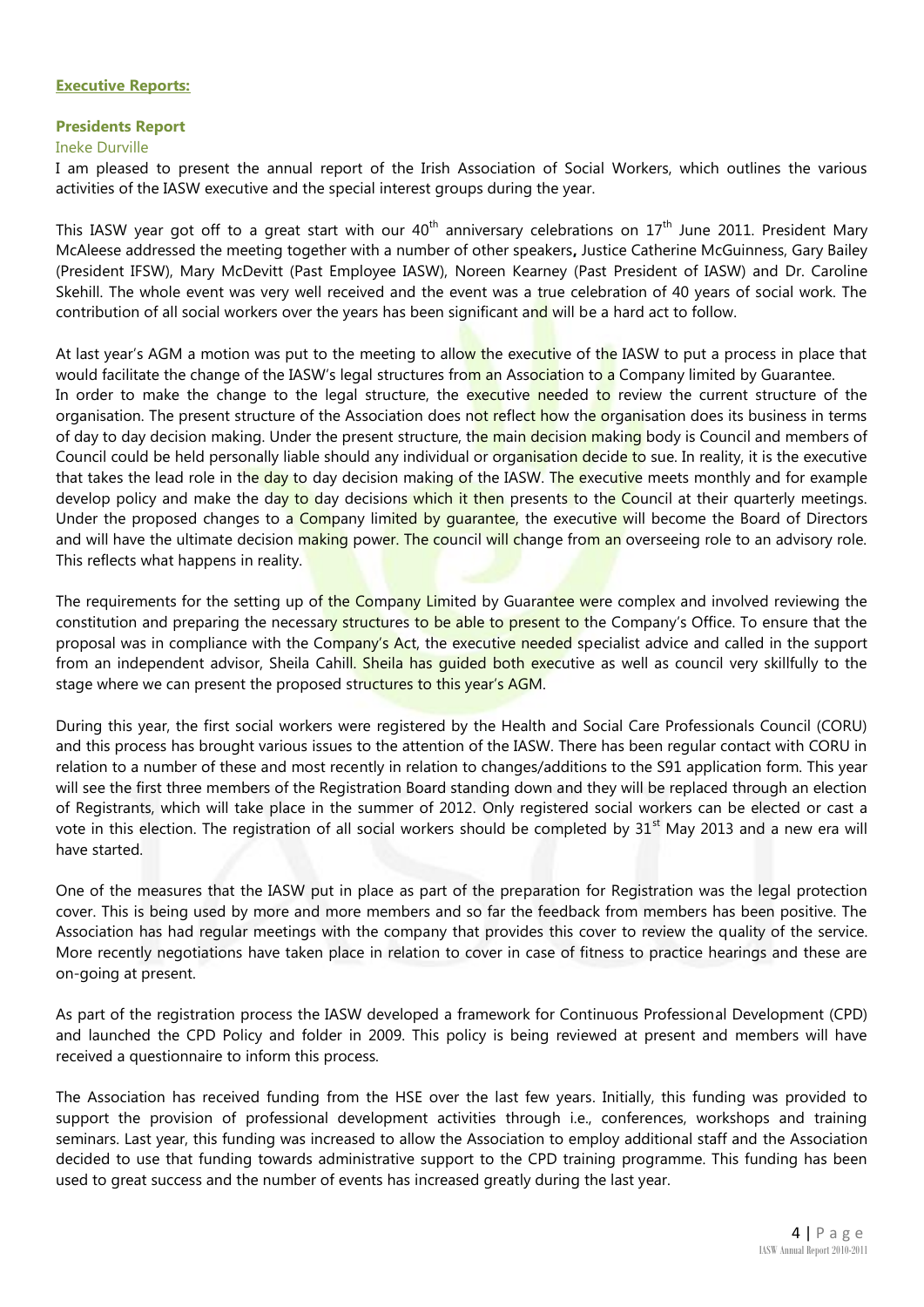This year, further funding has been made available and the Association has been able to put this funding towards the employment of a CPD and Development Officer. The purpose of this position is to progress the Associations CPD programme and develop new and existing services for members in partnership with the executive and to support the development of CPD and the IASW nationally. This new post has now been filled and Grace Lynam is due to start on 5<sup>th</sup> June 2012. This is a very new departure for the Association and we are delighted with this development and we would like to welcome Grace to the Association.

Membership numbers have continued to increase again this year, which brings an increase in activity in all aspects of the Association. The special interest groups (SIGs) are continuing to be a very valuable link with the wider membership and provide a forum for social workers practicing in that area of specialism to share experiences and raise issues. A number of SIGs have held very successful conferences and seminars and the feedback from these events has been very positive. The contribution of the SIGs has been very valuable for the workings in the Association and the executive would like to thank them for their contribution and their hard work.

The work in the office has been on-going and continues to be very busy. We have dealt with an increasing number of queries from members, non-members, the public and organisations and thanks to Danielle McGoldrick, our office manager, the increased volume has been dealt with very efficiently.

The Association has continued to have a high profile. Declan Coogan, who held the post of communications coordinator on the executive, has set up a good network of contacts, which has proved to be very helpful. Unfortunately, Declan has had to step down from the executive due to work pressure. I would like to take this opportunity to thank Declan for his very valuable contribution to the Association and I wish him well for the future. Frank Browne took on the role on an interim basis and I would like to thank him for his support over the last few months.

The Association was able to publish three journals this year. I would like to thank Monica, the editor of the journal, for her support and all the hard work on the journal. This can be a time consuming and, at some times, onerous task. I would also like to thank the members and other contributors, who have submitted an article to the journal and Danielle for ensuring that all members receive a copy in the post. The journal provides a very valuable resource to the members and the feed back to the Association is very positive.

In conclusion, I would like to thank all the members of executive: Donal O'Malley, Treasurer; Saragh McGarrigle, Secretary; Frank Browne, CPD coordinator and part-time communications coordinator; Ita Long, conference and seminar coordinator; Declan Carey; CORU; Jason Watson, limited company coordinator; Billie Anne Johnston membership officer and Terry Bradshaw, Southern region link; for their hard work and support during the year. In addition to the above, I would like to thank Eoin Barry, our Face Book moderator. The face book page provides a useful forum for discussion and sharing of information and Eoin has provided a very important service that can be invisible but is valuable and the executive greatly appreciate his role.

Thanks also to all the members for their continued support and feed back. Next year will be a year of change. The structure of Health and Person Social Service provision is due to change; starting with the new Child and Family Support Agency in the beginning of 2013 and the possible introduction of Universal Health Care could affect service for all our client groups as well as working conditions for social workers. It will be important that we are able to respond to these changes through a strong and cohesive voice.

#### **Honorary Treasurer**

#### Dónal O'Malley

With a further increase in the number of people joining last year, the annual subscriptions received continued to rise on the previous year, although not quite as dramatically as it appears in the accounts, due to problems with the credit card payments system. The other significant source of income continues to be the Continuous Professional Development funding from the Department of Health which has allowed us to fund more CPD days at a lower cost to members and non-members as well as offsetting against the administrative costs of running these CPD events. This funding will also go towards the establishment of a CDP Officer.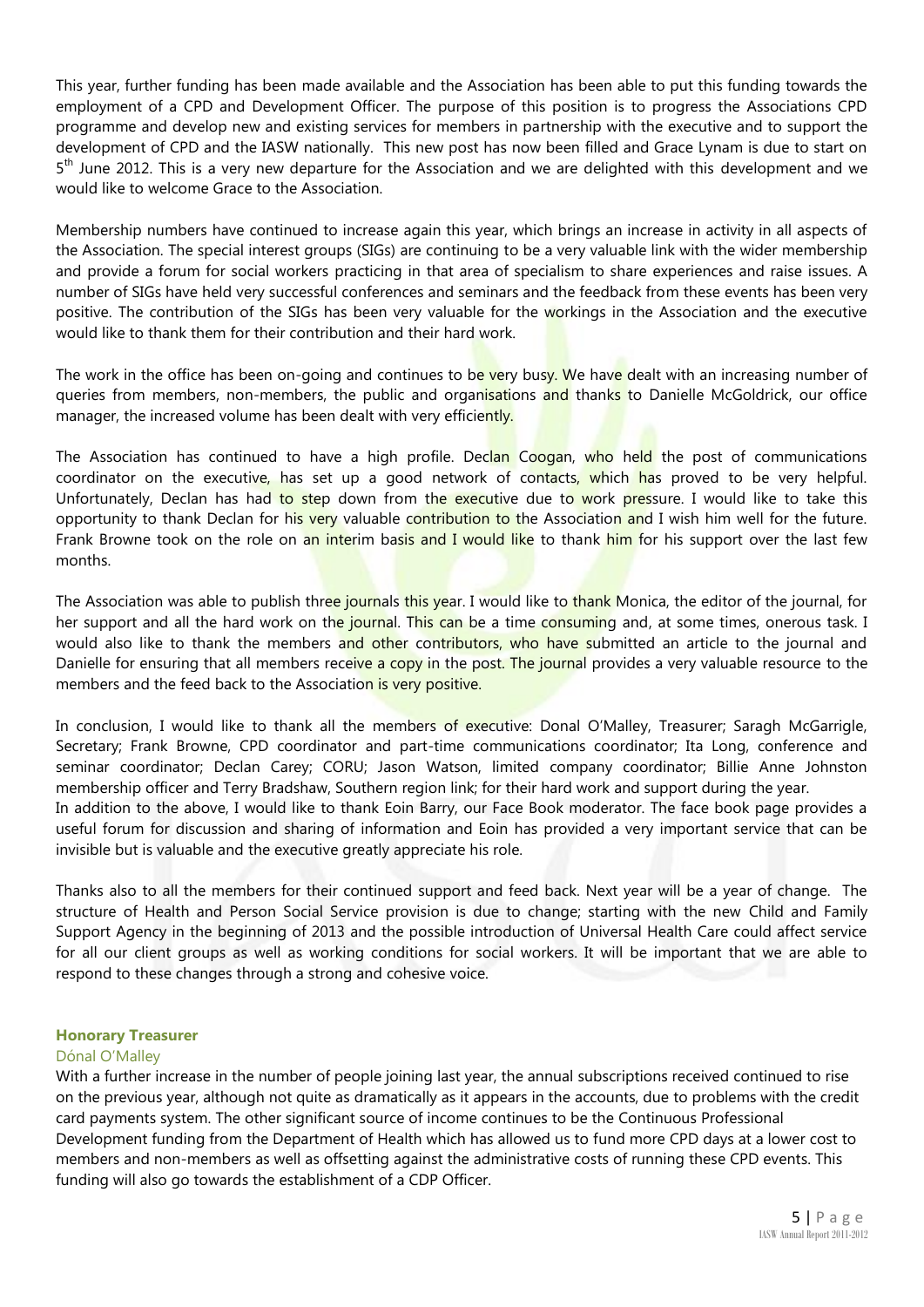Due to the growth of the Association and its activities and especially with the  $40<sup>th</sup>$  anniversary celebrations, last year saw a moderate increase in expenditure. The main changes have been an increase in Council expenses, cost of room hire and use of temporary staff. I believe these costs are justified as they have been beneficial to the membership.

The Continuous Professional Development funding continues to provide SIGs with the opportunity to apply to the Association for funding and to provide quality training at a reasonable cost and I would encourage all SIGs to avail of this facility.

The Association continues to operate a surplus and remains in a financially healthy position. This will hopefully enable the Association to weather the storm of these uncertain economic times.

I would like to thank Danielle for her continued hard work in maintaining the operation of the Association on a day-today basis. My thanks also to Ineke and the other members of the Executive, for their advice and guidance through-out the year.

#### **Honorary Secretary**

#### Saragh McGarrigle

I, along with the rest of the executive, have contributed to the preparation of various documents needed for the proposed move of the IASW from an Association to a Company Limited by Guarantee. The past year has seen the continuation of the newsletter via email to all members. Currently, communication from the IASW is carried through a number of outlets; post, email, electronic newsletter, Facebook and the website. In the past year, I have developed a proposal which would see all online communication converging through a brand new website. The executive has approved the on-going development of this proposal to a feasibility study stage, with tenders being invited in the coming weeks. Depending on projected outlay, the executive will decide whether all or part of this proposal can be realised. The coming year will prove an exciting time for the IASW in terms of how it interacts with its membership and I hope, if re-elected to the position of Honorary Secretary, to be able to drive this proposal forward.

#### **Office Report**

#### Danielle McGoldrick

May 2011 – May 2012 has been "eventful" to say the least! The association has successfully run over 30 Continuous Professional Development (CPD) events during this period. A huge amount of my time in the office is spent organizing these events, however, without consistent support from Ineke & Ita I wouldn't be able to pull off these well received CPD events on monthly bases. We are very fortune to have waiting lists for most of our events, and the feedback is nearly always extremely positive.

The association main event of 2011 was the 40<sup>th</sup> Anniversary Celebration, held on  $17<sup>th</sup>$  June in The Gresham Hotel. With a near 200 people in attendance, the event was a huge hit with our guests. After the event, the association received some wonderful and heart felt messages of Thanks and Congratulations from some of the attendees, which were gratefully received by the Executive, who had worked so hard on making the celebration a triumph.

Aside from task of organizing the CPD events, the office has also been extremely busy preparing for the move from an association to a Limited Company; this has been an enormous task, which has taken months of work.

The office is always a hive of activity, from processing membership fees/application forms, organising CPD events, preparing accounts, providing members with support, collating evaluation forms, calling for book reviews/articles, updating the website, manning registration desks, dealing with emails & phone queries, and with this in mind, I would like to take this opportunity to thank the members of Executive for all of their assistance and co-operation, and particularly Ineke, without her dedication, patience, and support, my job would be much more difficult.

Keep your eye out later in the year for the launch and overhaul of the association's website!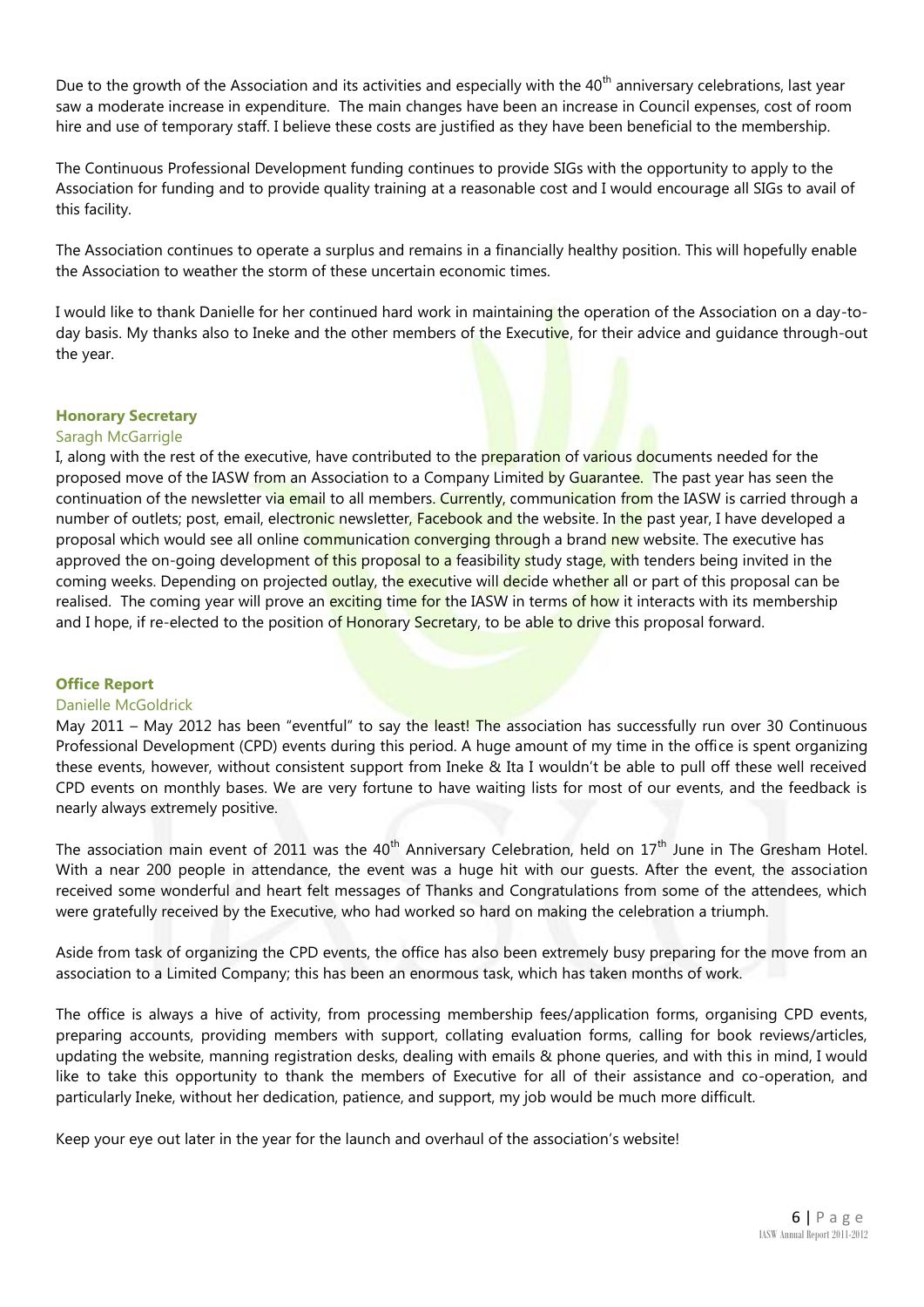#### **Conferences and Events**

#### Ita Long

During 2011, 1369 people participated in conferences and seminars organised by the Executive. Listed below are the events that took place;

- Feb; "The Application of the Marte Meo Method in Identifying Early Signals of Attachment & Relationship Issues" presented by Colette O'Donovan
- March: "Promoting the Welfare of Children of Problem Drinkers" presented by Shane Butler
- May: Annual Conference & AGM "Social Workers Promoting Equality in an Unequal Society" speakers included Fintan O'Toole, D. Wilkinson & S. Cantillon. "Fitness to Practice & Registration Update" presented by Gloria Kirwan, Brian Melaugh & Ginny Hanrahan "Learning from a Model of Attachment" presented by Margaret Beaumont
- Sept: "The Relevance of the Office of the Ombudsman to Social Work & Freedom of Information" presented by B. McNally & S. Garvey
	- "Human Trafficking in an Irish Context" presented by N. Yonka & M. Ni Raghallaigh
- Oct: Marte Meo Conference; 'Marte Meo Supported Interaction The Process from Birth to Old Age (Joint HSE & IASW) presented by Maria Aarts
	- "Play Skills for Direct Work with Children" presented by Lisa O'Reilly
- Nov: "Fitness to Practice & Update on Registration" presented by Gloria Kirwan, Brian Melaugh & Ginny Hanrahan
- "The Experience of Young People Raised in Care" presented by Ed Murphy & EPIC

Along with the above events a further eight events were organised by the Special Interest Groups and the Cork Regional Group. CPD points were awarded to participants at all these events.

The ability of IASW to organise so many events is due in large measure to the funding we receive from the HSE. This funding comes with specific requirements attached e.g. organising events with a multi-disciplinary focus where possible. IASW is required to provide feedback to the HSE on how the funding received has been used. Funding cannot be used for hiring of venues for holding events. Due to the funding we receive IASW has been able to run events at a greatly reduced cost, to members.

Evaluation sheets are circulated at all events. This information is very helpful in identifying topics of interest to participants and also in identifying individuals willing to facilitate events for IASW and /or available to contribute time to the Association.

With the help of funding from the HSE IASW is in a position to employ a Continuous Professional Development Officer for the next twelve months. It is hoped that this will enable to Association to provide CPD events outside of Dublin, which is being increasingly requested by members. It would also be great to be able to do some advance planning of events to enable social workers to use this information in conjunction with supervision when planning their own training needs.

The smooth running of all the events organised by the Executive is due in no small measure to Danielle's great energy, skills and hard work which must be acknowledged along with the support provided by Ineke.

#### **Continuous Professional Development [CPD]**

#### Frank Browne

IASW Executive is currently reviewing the CPD policy and members have been invited to complete a Survey Monkey. IASW hopes to incorporated feedback into the policy so as to ensure that both the required standards and the best means to achieving those standards are included.

IASW is conscious that access to line management social work supervision is not available for up to 20% of social workers and while IASW is sympathetic to social workers who have tried to access supervision from outside their agencies or from other professionals or from colleagues, IASW believe the ideal situation is to have appropriate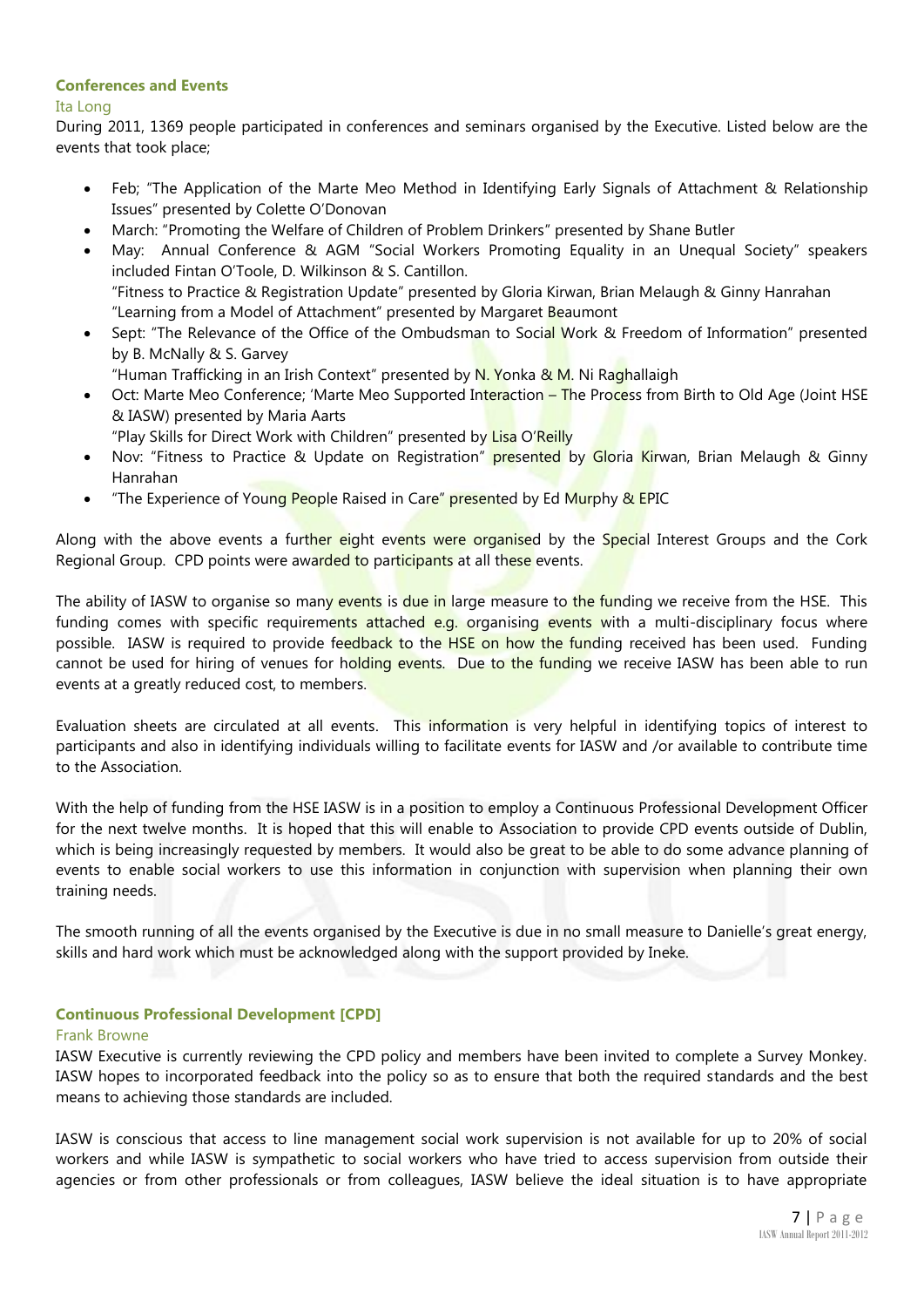performance management arrangements in place with a suitably trained social work manager offering supervision on an individual basis.

In relation to the requirement to undertake other CPD activities other than supervision, IASW is conscious that in two to three years, this will be a requirement by the Social Work Registration Board. Other professions have this in place already with specific requirements of training in the particular area of practice.

IASW's CPD policy and folder is a tool for members to co-ordinate their CPD activities and to assist them in reflecting on their practice and future professional development. Members are currently completing CPD logs, demonstrating that they are achieving the IASW recommended 100 points in the two year cycle. IASW would like to encourage all members to do so and believe this will stand them in good stead for their future practice and in relation to preparation for registration.

Ineke and I review all the external course providers who seek IASW CPD point allocation for course programmes, as well as advising members in relation to the IASW CPD policy and signing off on certificates for IASW CPD achievement.

#### **Membership Report**

#### Billie Anne Johnson

As the membership officer I have spent the year highlighting the range of benefits of the association that will enable you to continue the members to development through conferences and seminars, networking opportunities and reference materials. We provide our members with Legal Protection insurance cover and access to a helpline service to name just a few.

The other pieces of work within the association that I have been involved with are:

- On-going work in relation to the Association changing to a limited company. It is hoped this work will be completed in the near future.
- Vision for Recovery subgroup on Recovery, this meeting is held on a monthly basis dealing with the concept of recovery orientated practice within the mental health services. It is hoped that a document will be published this year.
- IASW Sligo Seminar on registration and highlighting the benefits of the association to social workers in the Sligo/Leitrim and Donegal area.
- Contact with all universities, discussing benefits of the association. Talks in Trinity, UCC, NUI and UCD, outlining the role of members and highlighting the benefits of the association.

At present we have 1013 members. 112 members did not renew their membership in 2012; however, we recruited 101 new members since January 2012.

A number of routine tasks have also been completed with the assistance of the Office Manager including dealing with routine queries, updating membership, payment details and the scheduling of the Direct Debit run for the year.

I would like to take this opportunity to thank the office Manager, Danielle for her continued hard work and support throughout the last year.

#### **Registration Issues (CORU 'The Health & Social Care Professionals Council)**

#### Declan Carey

There have been a number of key developments over the past twelve months in relation to the social work profession and the implementation of the new regulatory regime under the Health and Social Care Professionals Act 2005 (HSCP Act 2005) that established CORU. The developments have been wide ranging and there have been significant changes to the social work profession that the IASW has monitored and communicated to members. These changes will pave the way forward for a profession that will be professionally regulated and all social workers practicing in Ireland will be required to be registered by  $31<sup>st</sup>$  May 2013. At times, the IASW has also played a leading role to shape the policies that CORU have tried to implement, by representing the views and the best interests of our members. The IASW has met with CORU and the Department of Health on a number of occasions on behalf of members. The IASW recently wrote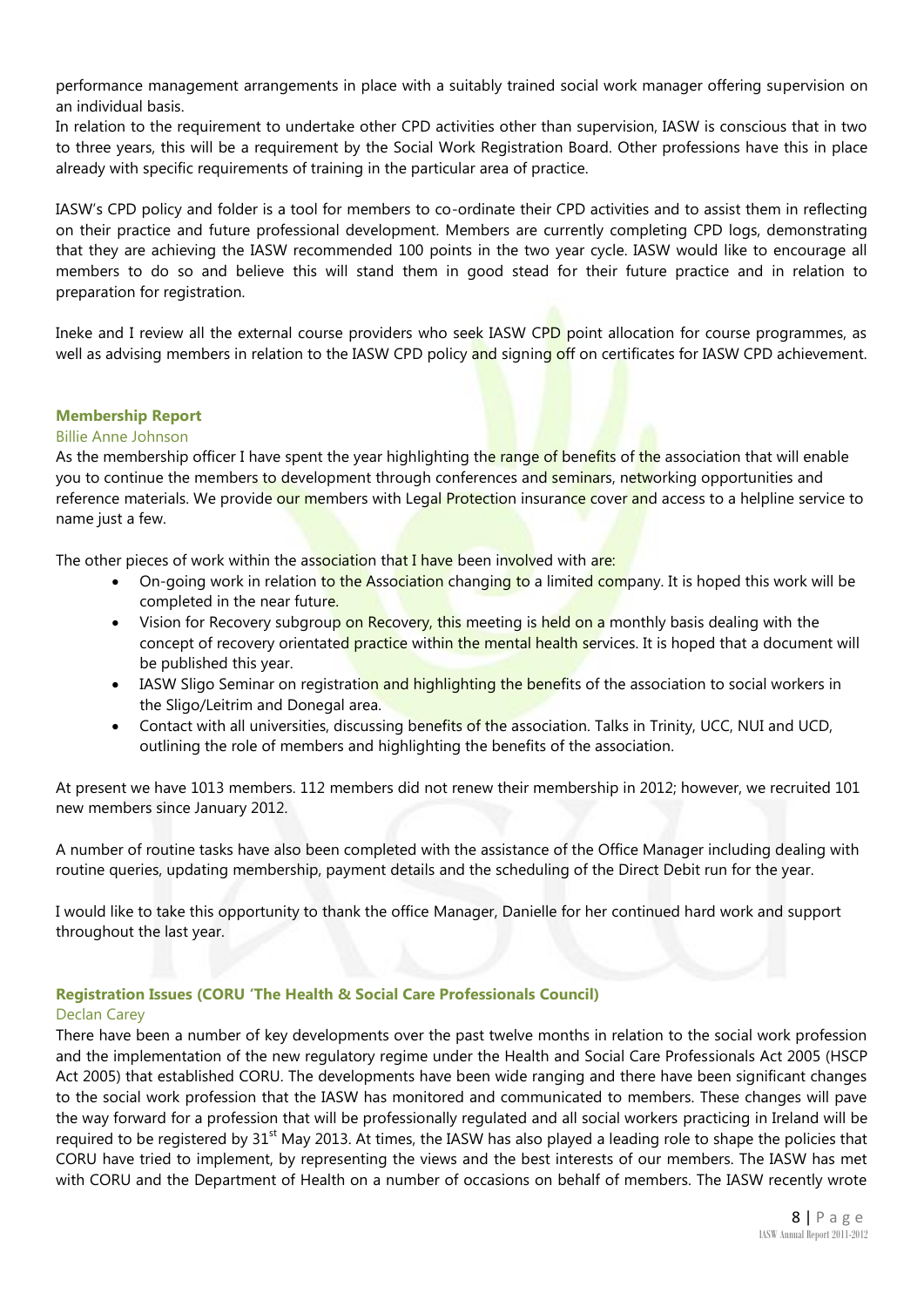to the Minister for Finance clarifying the position of registration fees and the ability of all members to claim a deduction in tax.

On Tuesday, 31<sup>st</sup> May 2011, CORU and the Social Workers Registration Board (SWRB) opened the register of social workers. On 29<sup>th</sup> June 2011, the SWRB granted registration to thirty-one applicants and entered their names onto the register of social workers. CORU outlined: 'This is the first step in the regulation of social workers as a profession and will afford significant new protections to both the profession and the public.' As of mid-April 2012, there were a total of 169 registrants on the social workers register maintained by the SWRB. The vast majority of registrants included recently graduated social workers, all of whom were required to pay the initial registration application fee of €100 which includes the retention fee up to  $30<sup>th</sup>$  May 2012. All current registrants will be required to pay the proposed annual retention fee of  $\epsilon$ 295 by 31<sup>st</sup> May 2012, in order to remain on the register of social workers. Registrant's failure to re-register within certain time limits under a new bye-law under the HSCP Act 2005, will result in de-registration. The Health and Social Care Professionals Council has now made the rule "Time Limits for Payment of Annual Fees for Retention of Registration Rule 2012". This rule was introduced following CORU's public consultation on the time limits for renewal of registration in January 2012. Should social workers wish to be restored to the register this will incur a restoration fee of €150, plus the annual retention fee of €295.

In July 2011, The IASW participated in a meeting between all 12 professional bodies (due to be regulated by CORU) and the Department of Health. The IASW, along with the other eleven bodies welcomed positive steps of the registration process, gave a constructive contribution to progress been undertaken by the government and communicated directly with the Department of Health rather than having CORU communicate on the other bodies behalf. Four issues were discussed. The first was around the experience of Social Workers, the first grouping to go through the registration process. Secondly, it was a chance for to discuss the proposed fees. The Department was adamant that CORU has to be self-financing but it was pointed out some ways in which savings could be made and they outlined their review to see if costs can be reduced further (there has been one reduction to this point from  $\epsilon$ 350 to €295) through procedural and operational efficiencies. Thirdly, the issue of transparency was discussed, notably in relation to the criteria used in appointments to the Registration Boards (There will be forthcoming elections to the SWRB in the summer of 2012 and the IASW shall be making a submission on the draft bye-law on behalf of members also). Fourthly, the issue of continuous professional development (CPD) and the role professional bodies will play in that process was discussed.

In November 2011, the IASW met formally with CORU at the IASW office in Dublin. At that meeting the following issues were discussed including, elections to the SWRB, monitoring of social work education, registration appeals to the Health and Social Professionals Council, continuous professional development (CPD), registration fees, fitness to practice timetable and assessment of professional competence for holders who do not hold an approved qualification (under the HSCP Act 2005). The IASW established the requirement for a solicitor to sign the application form, thus increasing the overall fee to register for social workers with the SWRB. Also in November 2011, the IASW arranged a CPD seminar on 'Fitness to Practice & CORU - Registration Issues', in which the CEO of CORU made a presentation to members. Also in 2012, the IASW arranged a seminar in County Sligo on 'Update on Registration for Social Workers'. The IASW made submissions to CORU in relation to the changes in the S91 application for registration and the time limits for payment of annual fees for retention of registration that CORU have taken into consideration.

Overall, the IASW are continually working to represent the views and best interests of members in relation to the significant changes as part of the registration process for social workers, whom shall be the first fully registered allied health profession in Ireland. Registration is a welcomed and positive step for the profession of social work that will benefit social workers and our prospective clients. The IASW have participated in a number of presentations on CORU and Registration to many social work departments and final year social work students in a number of universities, both around the country. This work by the IASW is expected to increase and continue over the next twelve months, leading up to May 2013. The IASW will continue to be committed to representing the views and wishes of each and every member to the Department of Health, CORU and the SWRB, as part of the registration process both now and into the future. The IASW are aware of and have communicated to CORU on the issue of high registration fees to register as a social worker with the SWRB and the disproportionate fees for part-time social workers and unemployed social workers around the country.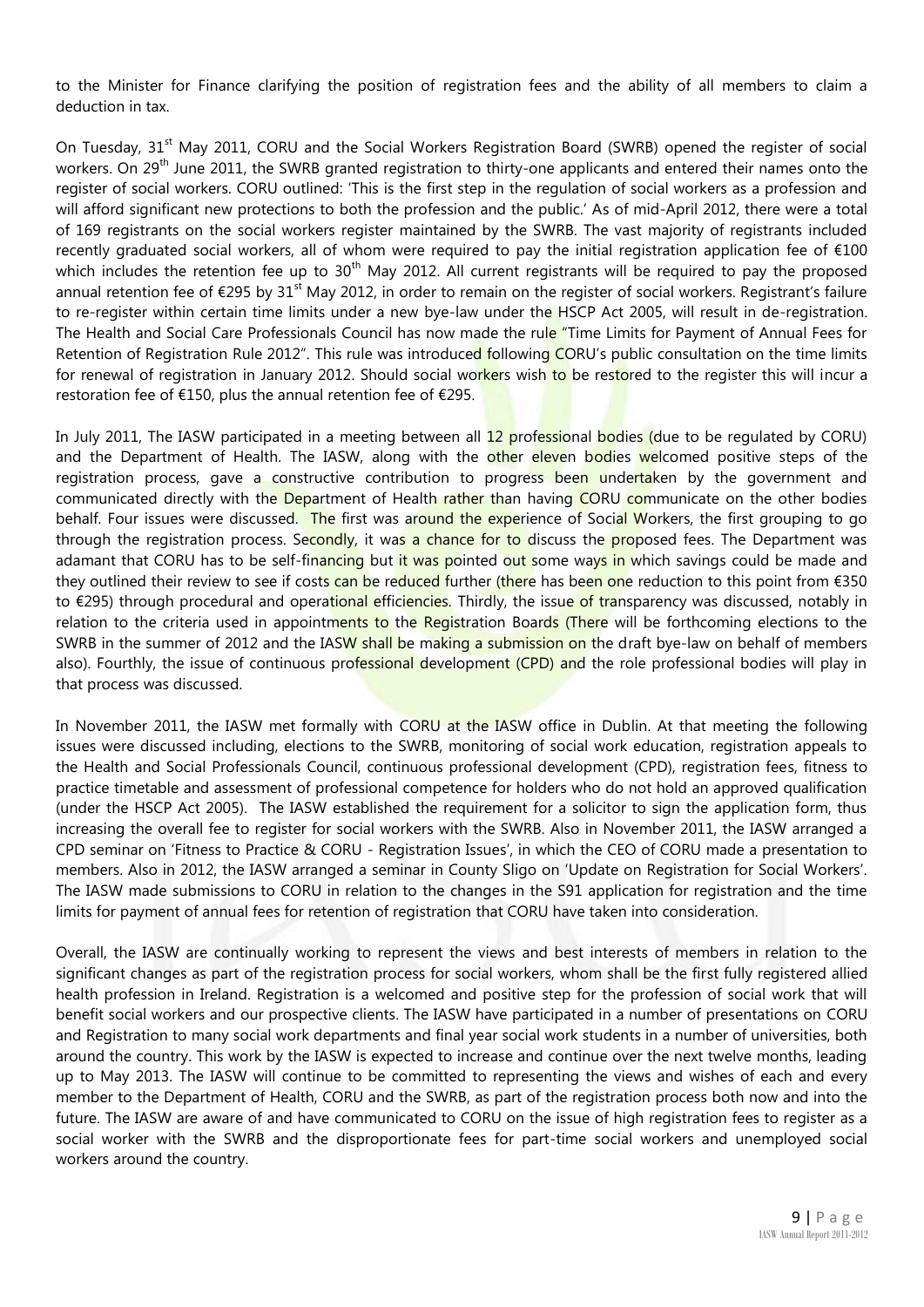Should members have any concerns or queries in relation to CORU or registration, please don't hesitate to contact the association.

#### **Special Interest & Associate Group Reports:**

#### **Council of Irish Adoption Agencies**

2011 / 12 Chairperson: Sheila Gallagher Secretary: Margaret Comaskey

The present members of the Executive of CIAA are: Chairperson: Sheila Gallagher Vice Chairperson: Hazel Douglas Secretary: Margaret Comaskey,

Treasurer: Julie Kerins

Other Executive Members: Eileen Conway, Ann Doolan O' Brien, Sandra Merity, Anne O Connor and Patricia White.

The period 2010-2012 continued to be a challenging time in relation to the introduction of the Adoption Act 2010 and in particular the increased workload for the HSE adoption teams and the accreditation process for voluntary adoption agencies.

#### **Membership of Council**

Council is made up of 8 HSE Adoption teams and 8 Accredited Agencies, and currently one agency that are awaiting accreditation from the Adoption Authority of Ireland. These are:

*HSE Adoption services:* 

- 1. HSE ERHA
- 2. HSE Dublin Mid- Leinster
- 3. HSE North East
- 4. HSE South (Cork, Kerry)
- 5. HSE South (Carlow, Kilkenny, Waterford, Wexford and South Tipperary)
- 6. HSE West (Limerick, Clare, North Tipperary)
- 7. HSE West (Galway, Roscommon, Mayo)
- 8. HSE West (Sligo, Donegal Leitrim and West Cavan).

#### **Accredited Agencies:**

- St Patrick's Guild, 203 Merrion Rd, Dublin 4
- Cúnamh, 30 South Anne St, Dublin 2
- Clarecare Post Adoption Service, Harmony Row, Ennis, Co Clare
- St Attracta's Adoption Society, St Mary's Sligo
- St Mura's Adoption Society, Pastoral Centre, Monastery Rd, Letterkenny, Co Donegal
- Pact, Arabella House, 18D Nutgrove Office Park, Rathfarnham, Dublin 14
- Barnardos Post Adoption Service, 654 South Circular Road, Dublin 8
- Here2help, Arabella House, 18D Nutgrove Office Park, Rathfarnham, Dublin 14

#### **Awaiting accreditation:**

Helping Hands Adoption Mediation Agency, Forge Lodge, Forge Hill, Cork

#### **Council Meetings**

Primarily it is social work professional adoption practitioners who represent their adoption agencies at CIAA. Our members are all social work practitioners working in the areas of information and tracing, domestic and international adoption.

CIAA members meet three times a year to consider, address and advocate on the basis of best practice in all aspects of adoption. An Executive Committee elected by members meet quarterly to organise, oversee and carry out the agreed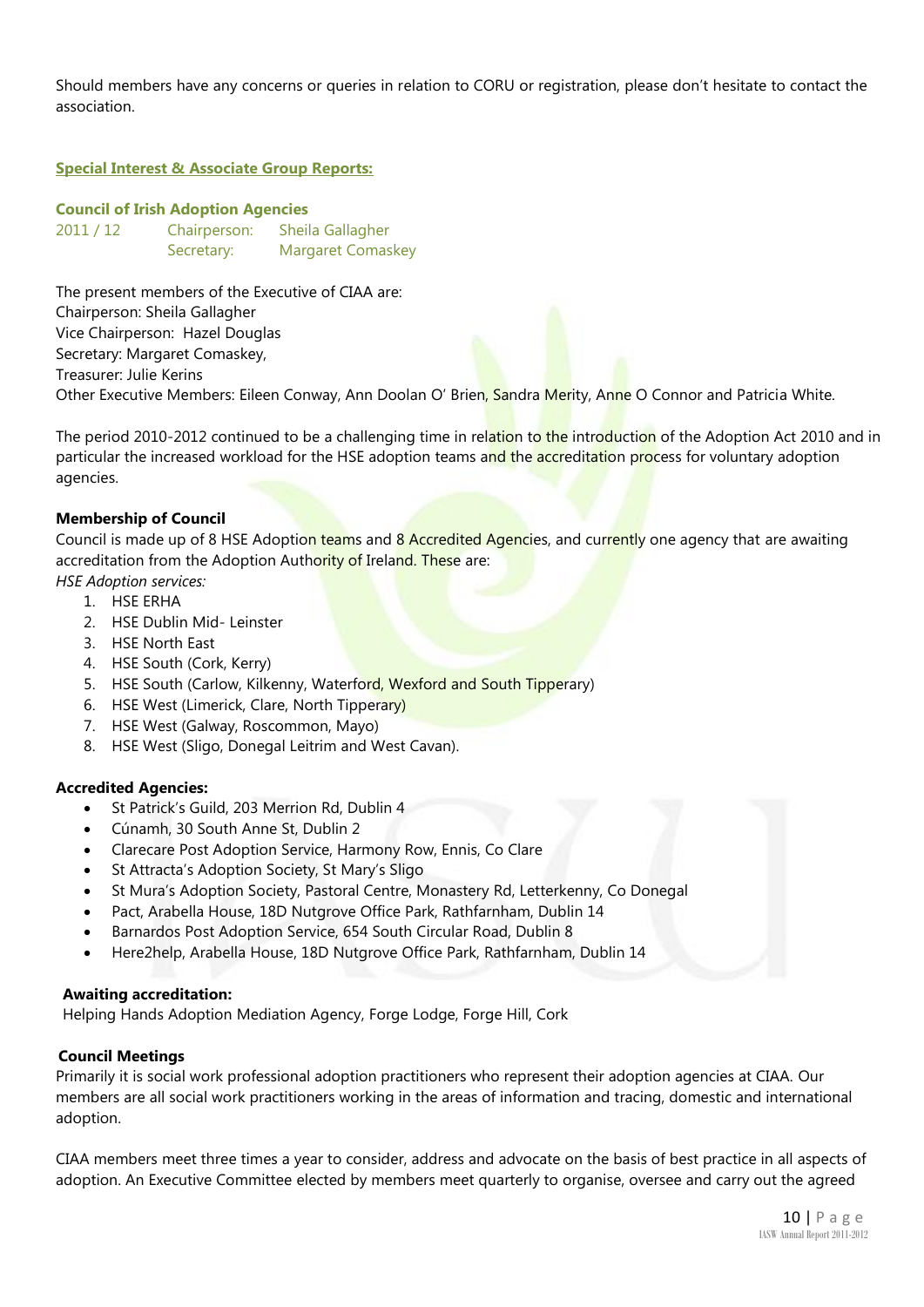plans of CIAA. CIAA aims to encourage, through research, provision of relevant adoption information and continuous professional development workshops all members to operate to the highest professional standards

**Council of Irish Adoption Agencies' statement in relation to adoption** Council regards adoption as a service for children and that the interests of the child in adoption should remain as the first and paramount consideration. We believe, as social work practitioners, that adoption legislation should respond in an equitable and comprehensive way to the needs and rights of all parties to adoption, adopted persons, birth/natural parents/relatives and adoptive parents.

There is still an urgent need for legislation in relation to information and tracing for adopted people and birth/ natural parents. Whilst the Adoption Act 2010 has not addressed this need in any detail or been more specific in relation to post adoption needs and services, we consider that the ratification of the Hague Convention and the Adoption Act 2010 allows for more transparency in adoption practice, ensuring that those children who are placed for adoption, internationally and domestically are eligible to be placed for adoption and that all appropriate consents are given. We welcome the Adoption Authority's investigations and their work in reviewing a number of different countries adoption processes and their compatibility with Irish legislation.

Council supports the view of O Halloran, that the provisions of the Adoption Act 2010, will ensure that Irish adopters will have 'a greater degree of security in terms of processes and procedures and the reassurance of knowing that their adoption will be conducted in accordance with internationally agreed standards and safequard' (xi, Adoption Law and Practice, K O Halloran, Round Hall 2010)

#### **Subgroups**

CIAA continues to use the mechanism of subgroups to focus on particular tasks that Council has requested work to be done on. There are three subgroups currently working on the following issues:

#### **Legislation Subgroup: Focus on Information and Tracing**

Work undertaken: Submission on behalf of CIAA to Minister Fitzgerald. Members of this subgroup are planning to meet with Dept of Health representatives in relation to the proposed legislation.

#### **Leaflets Subgroup: Focus on Information and Tracing**

Work undertaken: Review of information leaflets for adopted people, birth parents and adoptive parents. Draft forms have been circulated to all adoption services and will be put on the CIAA website within the next two months.

#### **Domestic adoption subgroup: Focus on birthfathers and issues of consent**

This subgroup is working on looking at issues arising in domestic adoption situations.

#### **HSE Crisis Pregnancy Programme**

Julie Kerins continues to represent CIAA on the Consultative Committee to the HSE Crisis Pregnancy Programme, formerly known as the Crisis Pregnancy Agency. The HSE Crisis Pregnancy Programme is a national programme tasked with developing and implementing a national strategy to address the issue of crisis pregnancy in Ireland.

#### **Irish Association of Social Workers**

Eileen Conway represents CIAA at IASW Council meetings.

#### **CIAA Workshops 2011**

CIAA provides CPD workshop for social workers, all adoption agencies are notified of these training events. The following workshops took place in 2011.

| 23rd March 2011     | Council Meeting | Clodagh Donnelly,<br>Origins Service. Research on tracing services used by<br>adults who grew up in Institutional/Residential Care |
|---------------------|-----------------|------------------------------------------------------------------------------------------------------------------------------------|
| June $8^{th}$ 2011  | Council Meeting | Marie Cregan, HSE South. Focus on Intercountry<br>adoption and tracing issues in respect of Romania                                |
| Sept $14^{th}$ 2011 | Council Meeting | Simone Mc Caughren. Research on Open Adoption                                                                                      |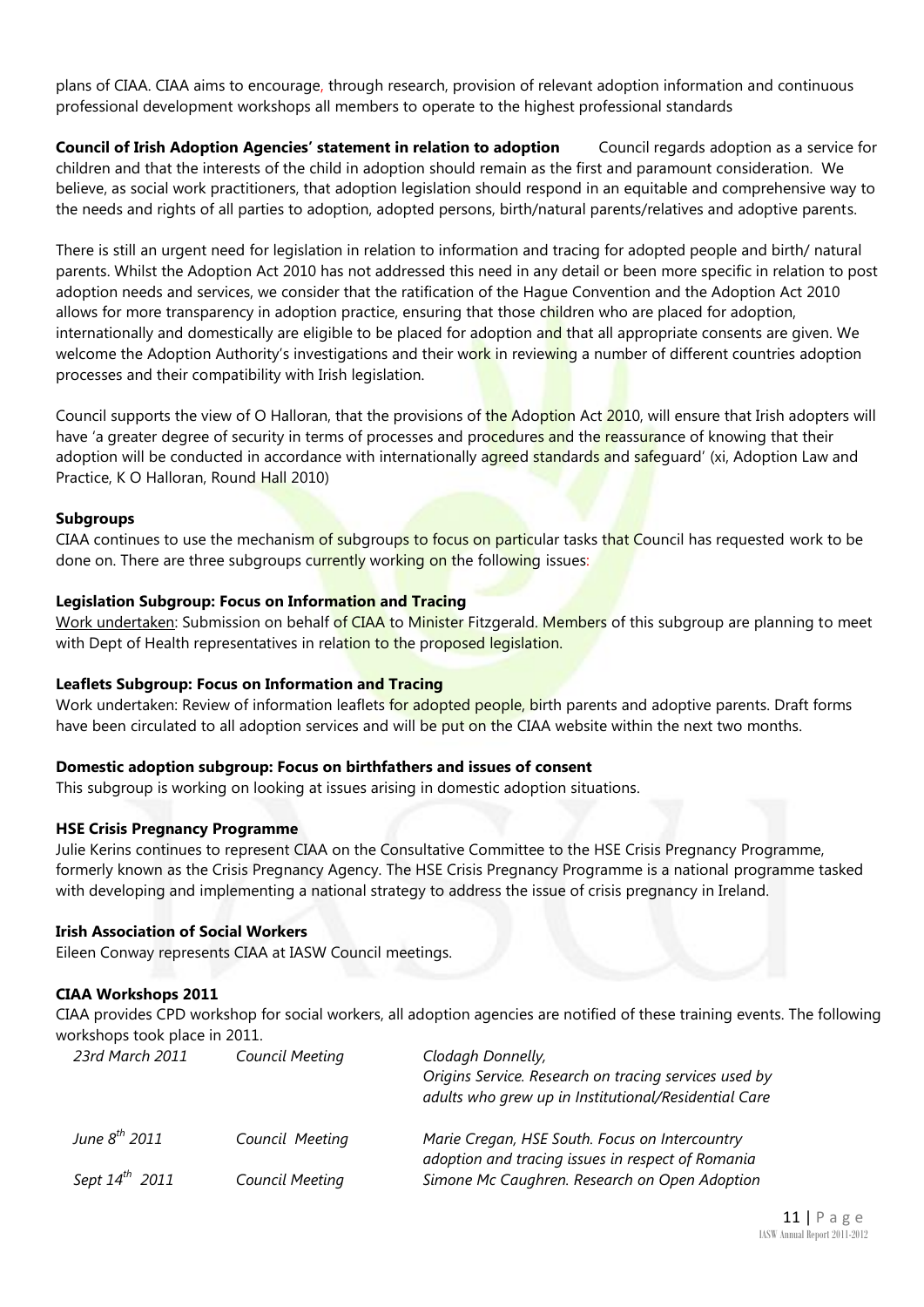#### **CIAA celebrated 50 years at March 2012 meeting of Council.**

The Council of Irish Adoption Agencies was 50 years old in 2011, and this celebration was marked at our meeting in March 2012 which was addressed by Mr Geoffrey Shannon, Chairperson of the Adoption Authority of Ireland. It is planned that CIAA will continue to provide information from practitioners to the AAI in relation to practice and professional issues that are of concern to them.

This meeting also focused on looking back at past issues that Council was involved in the earlier years of its existence as well as looking forward to future challenges which may arise in adoption services.

#### **The Irish Social Worker Journal** 2011 / 12 Editor: Monica Egan

Three editions of the Irish Social Worker were published in 2011 which included an edition containing articles from students and recent graduates. A special edition celebrating the 40<sup>th</sup> anniversary of the Irish Association of Social Workers was published in the winter and was very well received by members. A further edition has just recently been published for spring 2012.

I met with a number of people who had expressed an interest in being involved with the Journal and the plan is to develop an editorial committee.

The number of articles being submitted is increasing which is very positive but as always the more that are received the better in terms of interest for the readers. Books for review have continued to come into the office and the number of people offering to review books has been increasing.

Thanks to everyone who submitted articles and wrote reviews. I appreciate that getting the time to write articles and review books is not easy on top of busy work schedules.

Thanks to Danielle for all her work in following up articles and reviews and for liaising with the printers.

#### **Principal Medical Social Workers Group**

2011 / 12 Chairperson: Kieran Buckley Secretary: Loretto Reilly

*Chairperson:* Kieran Buckley continued as chairperson in 2011 and has recently been joined by Anne Marie Jones from CUH Temple St as co-chair.

*Secretary:* Anne O'Loughlin, National Rehabilitation Hospital.

Rep on IASW Council: 2011-Feb 2012 Loretta Reilly, National Maternity Hospital, Holles Street. March 2012 to date: Sheila McCrory, Our Lady's Children's Hospital, Crumlin.

This group meets on a bi-monthly basis in St. James's Hospital and is attended by Head Medical Social Workers/Principal Social Workers from Hospitals and Hospices nationwide. The group's purpose is to provide a forum for the development and implementation of best standards among medical social workers in Ireland. It also functions as an information exchange, to lobby on issues relating to our client group and as a peer support group.

Issues which were discussed and action taken on in 2011-2012 included:

- Position of medical social work with regard to the new Child Protection Agency
- Child Protection Training
- CPD, supervision for Managers and getting ready for registration.
- Home care Packages, Fair Deal Nursing Home Support Scheme, and delayed discharges
- Elder Abuse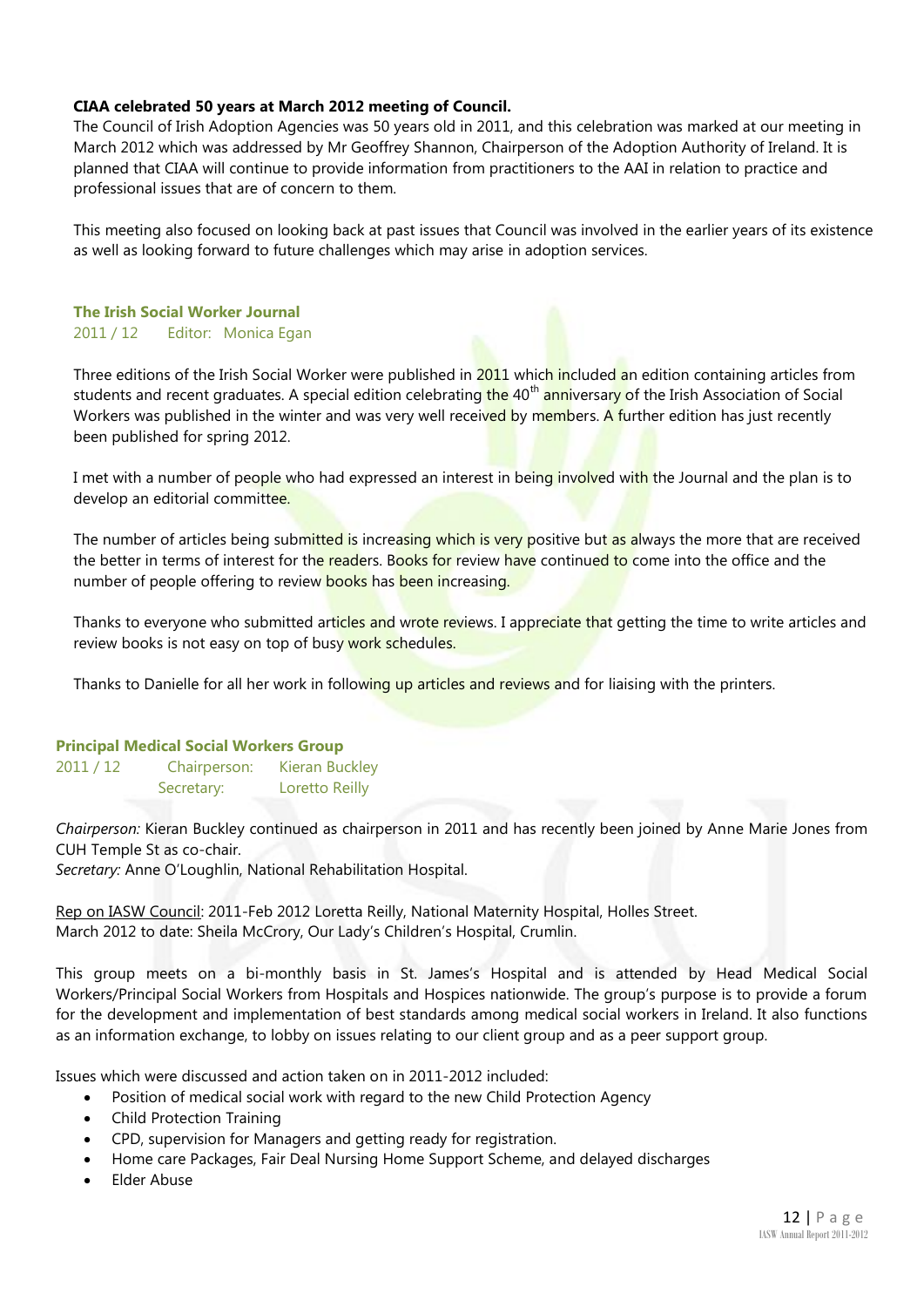- Caseload Management and Prioritization of work
- Impact on teams of vacant posts not being filled.

Sheila McCrory, Head Medical Social Worker Our Lady's Children's Hospital, Crumlin joined the group in 2011.

In 2012 a number of our members have taken early retirement: Loretta Reilly, Head Medical Social Worker, National Maternity Hospital, Holles Street, Mary Casey, Head Medical Social Worker Cork University Hospital, Eilish Mc Donnell, Head Medical Social Worker, Rotunda Hospital, Mary Courtney, Head Medical Social Worker, St. Colmcilles Hospital, Loughlinstown and Marian Murphy, Head Medical Social Worker Naas Hospital. We wish them all well in their retirement. We thank Loretta for her work as Rep on IASW Council over the past number of years.

#### **New Social Workers**

| Chairperson:        | <b>Kerry Cuskelly</b>                                |
|---------------------|------------------------------------------------------|
| Secretary:          | <b>Beth McGettrick</b>                               |
| University Liaison: | <b>Lorraine Phillips</b>                             |
|                     | Committee Members: Niamh O' Rourke, Conor Boksberger |
|                     |                                                      |

This year represents the second year for the New Social Workers Special Interest Group, and it's been great to see the group continue to grow and develop. Our group includes both student social workers and those social workers who have qualified in the last 3 years.

#### **Peer Consultation**

One of our most exciting activities over the last year was the establishment of our pilot peer consultation groups in October 2011. These groups looked to provide an additional support for social workers, supplementary to managerial supervision. Two Dublin-based groups were set up with 6-8 social workers. The groups meet one evening each month for 1  $\frac{1}{2}$  hours. The groups are a forum for learning, continuous professional development, and peer support with social workers from across a wide variety of different settings. We have used literature on this area to develop a working model for the groups and facilitation of the groups and have linked in with the IASW through this process.

These groups will continue to run until May 2012. We have been doing action research and evaluating the groups throughout, and plan to do further research on the end of the groups. Feedback so far has been quite positive, with members reporting how useful they find the groups, both personally and professionally. Participants have shown great enthusiasm for being part of peer consultation.

Our hope is that if the research shows clear benefits, we can further refine the model of peer consultation and continue to run more groups, possibly in different locations into the future. We also hope to be able to bring together findings from our experience that would be useful to share with the IASW and other social workers for more people to get involved in these types of groups in the future.

#### **Conference**

We have planned our first conference for the 31 May 2012. This half-day aims to look at the area of supervision, and to connect theory with practice, as well as provide participants with ideas and tools to improve supervision. Supervision is an essential area for all social workers, as well as new social workers and we look forward to getting the chance to explore this area. Guest Speaker will be Mr. Frank Mulville, a social worker with 20 year's experience who teaches on social work and addiction study courses and works with groups and individuals in youth and community, social care and social work. We also will have workshops and information at the conference on peer consultation, supervision policies, contracts, and tools.

#### **Website**

Our website continues to provide a great forum for new social workers to stay up to date on relevant information and to share ideas and thoughts. You can find us at [www.newsocialworkers.com.](http://www.newsocialworkers.com/) We have a new lay-out for our website. We are very appreciative of the IASW giving us financial sponsorship for this website. Our website allows all new social workers to register and to submit posts or comments in a blog style format. We currently have approximately 74 people signed up for our website.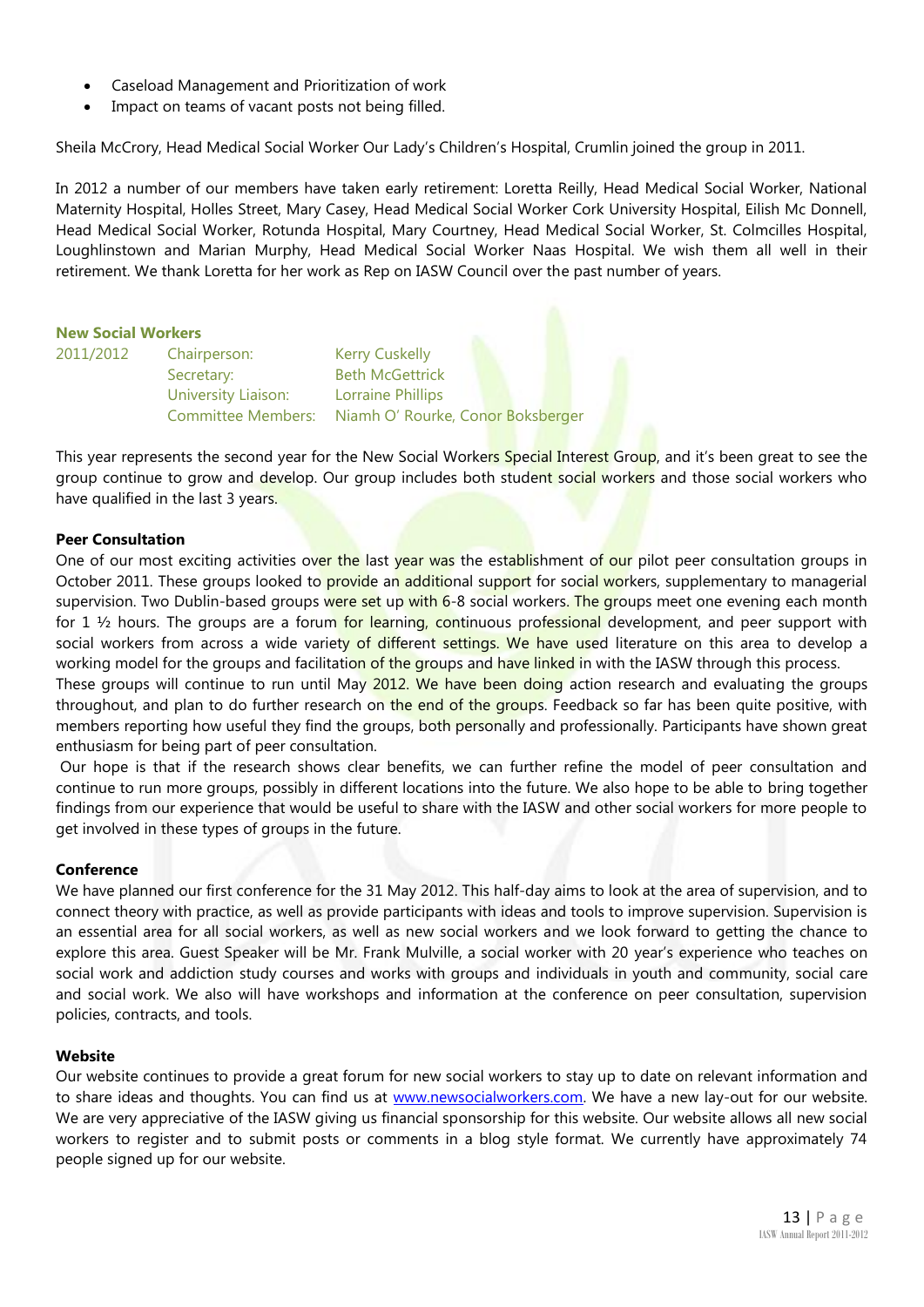#### **New Members**

We are excited to announce that the special interest group now has 88 members signed up. It's great to see such interest in this special interest group. Chairperson Kerry Cuskelly met with student social workers who were in their final year of the BSW programme in UCC, Cork in March 2012, and this meeting was very valuable for getting new social workers nationally linked together. We are hoping to continue forming links with universities and allowing student social workers to get involved in the IASW. We encourage any student social workers in universities around the country to get in touch with the new social worker sig at any time to begin forging these positive links.

#### **Committee Meetings**

The New Social Workers SIG generally meets once every 6-8 weeks. We very much welcome new people joining the committee. It is extremely important that student and new social workers become active in the New Social Workers SIG. This is because it is made up of "new" social workers and there will be a natural progression for social workers who are qualified over three years to move on from this SIG to others within the association. In order for this special interest group to continue to exist it needs the continued active involvement of new members.

We are aware that there are many issues impacting New Social Workers such as CORU registration, the HSE panel system, and lack of support for new social workers, etc. While we are glad that we have taken some valuable steps with our SIG, such as in offering peer consultation, we are very eager as well to continue learning more about the areas that impact new social workers and using this SIG effectively to address those areas. We welcome anyone to get in touch with us through email at info@newsocialworkers.com.

#### **Social Workers Adult Mental Health (SWAMH)**

| Chairperson: | <b>Frank Browne</b> |
|--------------|---------------------|
| Secretary:   | Claire O'Regan      |

#### **Introduction**

 $2011 / 12$ 

SWAMH, a special interest group of IASW, aims to support colleagues, promote best practice in the interest of service users through CPD events, sharing information and contributing to national mental health policy and developments. In this short report, I hope to outline how the **SWAMH** committee adhered to its mandate.

#### **Links with the IASW Child and Adolescent Mental Health Special Interest Group**

The SWAMH committee developed closer working relationships with our social work colleagues in child psychiatry and recently we have agreed nominations to the national mental health clinical programme sub groups, which included; First Episode Psychosis, Eating Disorders and Self-Harm presentations to Emergency Depts. We also collaborated in relation to the nomination for the important social work role on the Mental Health Commission and Pauline Gill was the eventual nominee and has been appointed as the social work representative for the next five years. Both special interest groups hope to meet with Pauline at regular intervals in the coming years.

#### **Links with Trinity College Social Work Department**

The SWAMH committee in partnership with Trinity co-hosted a successful CPD event last November. SWAMH are delighted that Gloria Kirwan, BSS Course Director has joined our committee and also facilitates a research support group for our members.

#### **Policy Submissions**

SWAMH on behalf of IASW made policy submissions regarding the review of the Mental Health Act and for the Vision for Change Monitoring Group; both these submissions are available on the IASW website

In relation to our submission regarding the review of the Mental Health Act 2001, we are hopeful that the role of HSE Authorised Officer (applicant in making an application for involuntary admission to hospital), will be enhanced and promoted within the HSE. This allows family members to avoid having to make an application, and it is the only applicant that seeks the least restrictive alternative to hospital, currently about 25% of Authorised Officers are mental health social workers in adult services.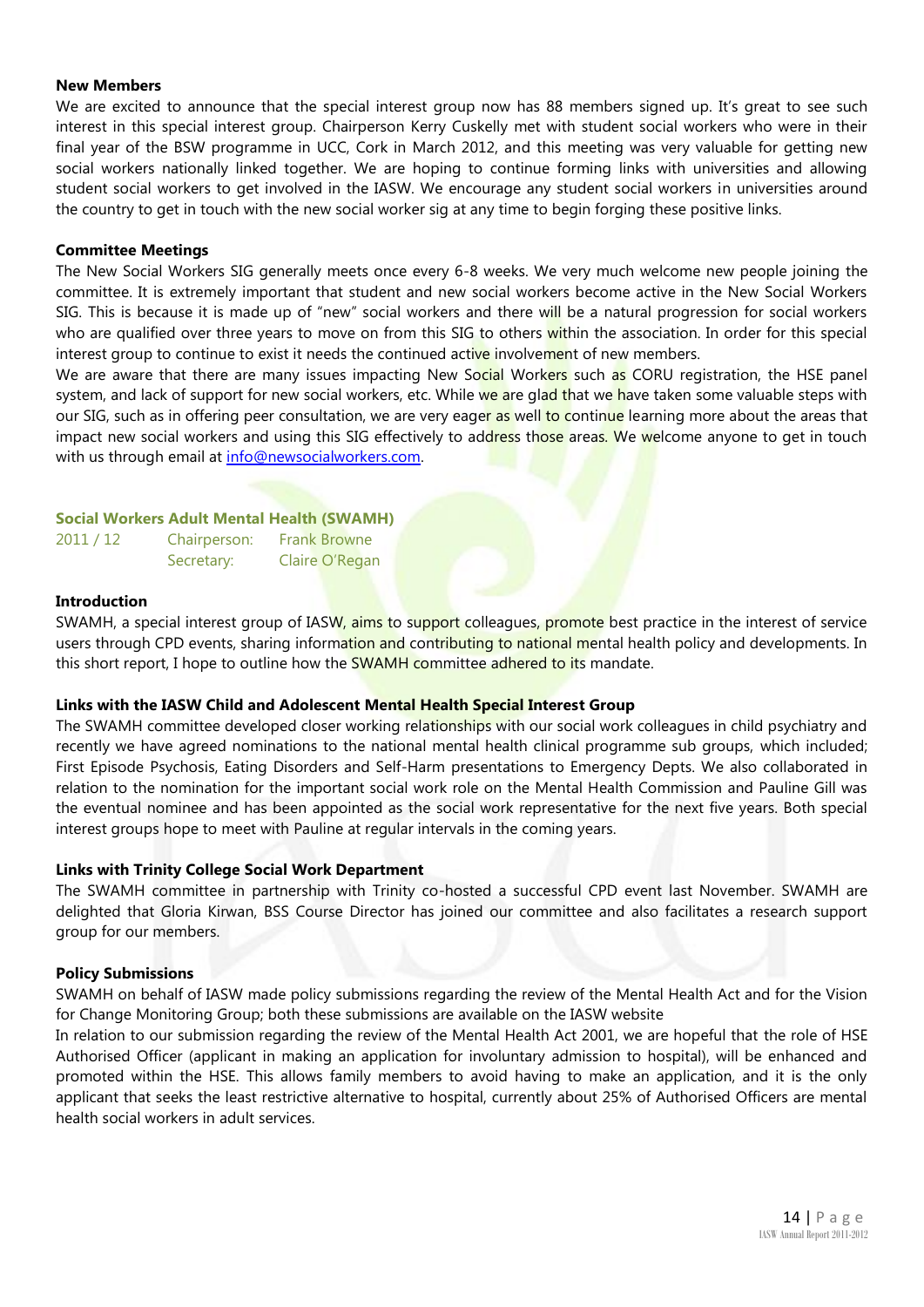#### **New social work posts in mental health services.**

SWAMH committee are delighted to report that as part of the Government's commitment to implementing the national mental health policy *A Vision for Change*, up to 400 allied health professionals, social workers, occupational therapists and psychologists will be recruited in the coming months. This is funded from the 35 million returned to the mental health service by the Government with the dual purpose of ensuring that all child and adult mental health services have the full multi-disciplinary compliment, and also allowing for services to deliver on the national clinical programme as mentioned above. The new staff will facilitate the delivery of the programmes or by their own input or by allowing other staff being released to deliver the programmes. We are advised that there may be approximately 80 new social work posts approved.

#### **Vision for Change (VFC) Implementation Group**

I have represented IASW/SWAMH as the social work representative on the Vision for Change Implementation Group Chaired by Martin Rogan, National Director for Mental Health, and to take a lead role in developing the National Team Co-Ordinator Guidelines. The Team Co-ordinator post will be open to all disciplines with management experience and will take a lead role in managing referrals for the team and liaising with Primary Care Team colleagues. This document and other papers that aim to provide guidance in relation to the effective operation of community mental health teams will be formally launched on the  $10^{th}$  of May.

I am grateful to my social work colleagues who have contributed to a number of VFC working sub groups, Billie Anne Johnson on the MDT Recovery training group, Celine O'Connor on the Components of Community Mental Health Team group, John Cowman on the Housing Advisory Group. In addition there is a guidance document regarding enhancing effective working between primary care and mental health services and this will be launched later in May. The committee will ensure that all our colleagues will have access to these documents as soon as possible after the launch.

#### **Challenges**

There are a number of challenges that we will face as individuals and as a group in the coming year, such as providing a quality service to our clients within the current financial difficulties, adapting to the various organisational changes within the health service and the need to keep our own CPD up to date and prepare our application for social work registration by May 2013. The SWAMH committee will continue to keep all our colleagues updated regarding relevant developments in the area of mental health and through IASW we will work to ensure that there is social work input into all relevant policy and service developments, that each mental health team has the appropriate social work input as recommended by VfC and each social worker has access to suitable supervisory arrangements as recommended by IASW.

#### **Finally**

I would like to thank the committee of 2011/12 for their time and commitment, to wish Catriona, Scott and Len well as they step down and I look forward to working with our newly elected committee in 2012/13. The contact details of the new committee will be placed on the IASW website (under SWAMH section).

#### **Social Workers in CAMHS (Child and Adolescent Mental Health Services)**

|              | 2011 / 2012 Committee Members:                                                                                               |
|--------------|------------------------------------------------------------------------------------------------------------------------------|
| Chairperson: | Sheila Mc Kenna                                                                                                              |
| Secretary:   | Mary Mc Namara                                                                                                               |
| Committee:   | David Hughes, Declan Coogan, Sinéad Freeley, Sarah Houston, Paul Longmore, Eleanor Kelly, Roberta<br>Mulligan, Andree Carthy |

#### *Newly Elected Committee (Fed 2012 AGM)*

Chairperson: Sheila McKenna

- Secretary: Andree Carty
- Committee: David Hughes, Declan Coogan, Sinéad Freeley, Sarah Houston, Paul Longmore, Eleanor Kelly, Roberta Mulligan, Andree Carthy, Jackie Leonard, Nicola Byrne & Mary McNamara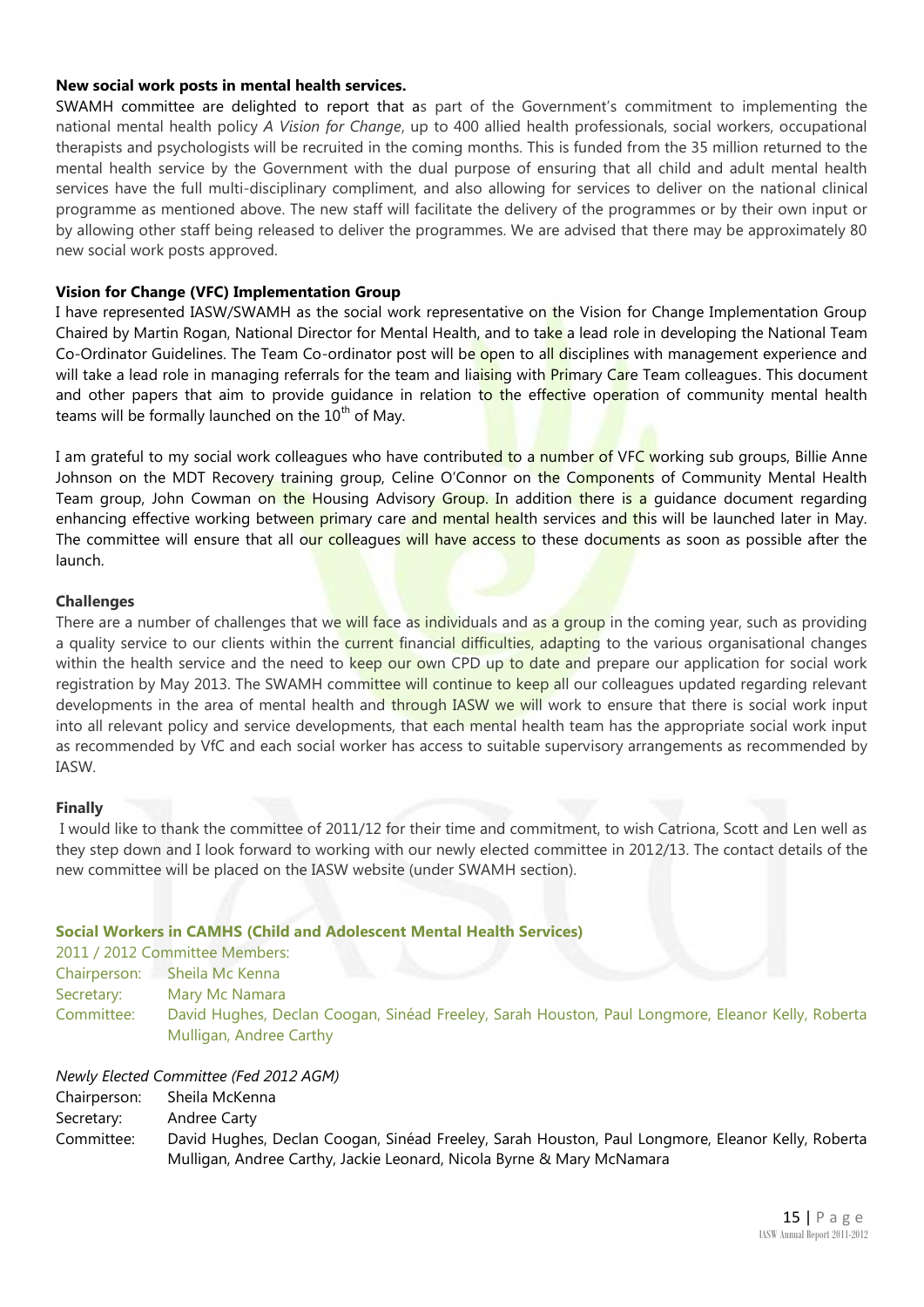#### **Meetings:**

Since the last AGM of the IASW, our special interest group in CAMHS has had three regular meetings of the national group,  $16^{th}$  May 2011 in Galway,  $7^{th}$  Nov 2011 in Lucena CAMHS Rathgar &  $6^{th}$  Feb 2012 in Mater CAMHS James Joyce St. We would like those who facilitated the clinical practice workshops in May '11, Nov 2011 and Feb 2012

- April 2011, IASW AGM & Conference.
- Motions were proposed by SW's in CAMHS.
- In Galway at the national meeting on  $16<sup>th</sup>$  May 2011: Karen Grieve, gave a very interesting presentation entitled, The Dynamics of Attachment Recognising Self Defence and Working with Fear. Eleanor kindly gave us a tour of the impressive new adolescent inpatient unit at Merlin Park Hospital.
- At the November national meeting on 7<sup>th</sup> November 2011: Fiona Coyle Senior Medical Social Worker Meath CAMHS gave an interesting over view of her research with mothers experiencing depression and of the Crosslinks Service in County Meath.
- At the national meeting on 6<sup>th</sup> Feb 2012 Christine Carney Impact attended to discuss issues including grading structures, supervision and the new children's agency. Catharine White Mayo CAMHS started a presentation on Reflective Practice which due to some technical difficulties and the first part of the meeting running over had to be rescheduled to the next meeting on  $21<sup>st</sup>$  May 2012.

#### **CAMHS Advisory Group**

Sarah Houston has continued to represent the interests of the SIG on the CAMHS advisory group chaired by Dr Brendan Doody. The group has been meeting monthly since July 2009 to discuss and inform HSE practices regarding audit, activity and outcome measures, key performance indicators and best practice quidelines in CAMHS in Ireland. Thanks to Sarah for all her hard work in this role.

#### **HSE National Audit**

In November 2011 all CAMHS services carried out a national audit. The Report from the audit was published in December 2011.

#### **National Clinical Programme Mental Health**

Paul Longmore was nominated to represent social work on the National Clinical Programme Mental Health. I would like to thank Paul for his hard work in this role.

#### **IASW Representative**

Sarah Houston continued to represent the CAMHS special interest group at IASW meetings until May 2011. I would like to thank Sarah for her hard work and commitment in her representative role.

Nicola Byrne is now representing the CAMHS special interest group at IASW meetings.

Review of the Mental Health Act (2001) – Public Request for Submissions

In October 2011 Roberta Mulligan, Declan Coogan, David Hughes and Sheila McKenna completed a submission to the Department of Health in response to a request for submissions on a review of the Mental Health Act 2001. I would like to thank all involved for their hard work and commitment to getting the submission completed.

Submission on implementation of A Vision for Change to Independent Monitoring Group A vision for Change In February 2011 Sarah Houston, Declan Coogan and Sheila McKenna drafted a submission on behalf of the IASW SIG of CAMHS social workers to the Independent Monitoring Group on Vision for Change. I would like to thank all who worked on this document.

#### **Extraordinary Meeting**

It was agreed at our meeting on  $6<sup>th</sup>$  February 2012 to convene a meeting on  $5<sup>th</sup>$  March 2012 in the CAMHS offices Mullingar General Hospital to discuss the issues arising from our meeting with Christine Carney and to plan for our proposed meeting with the Task Force on the Child and Family Support Agency. This meeting was well attended and the group identified a number of issues requiring further clarification.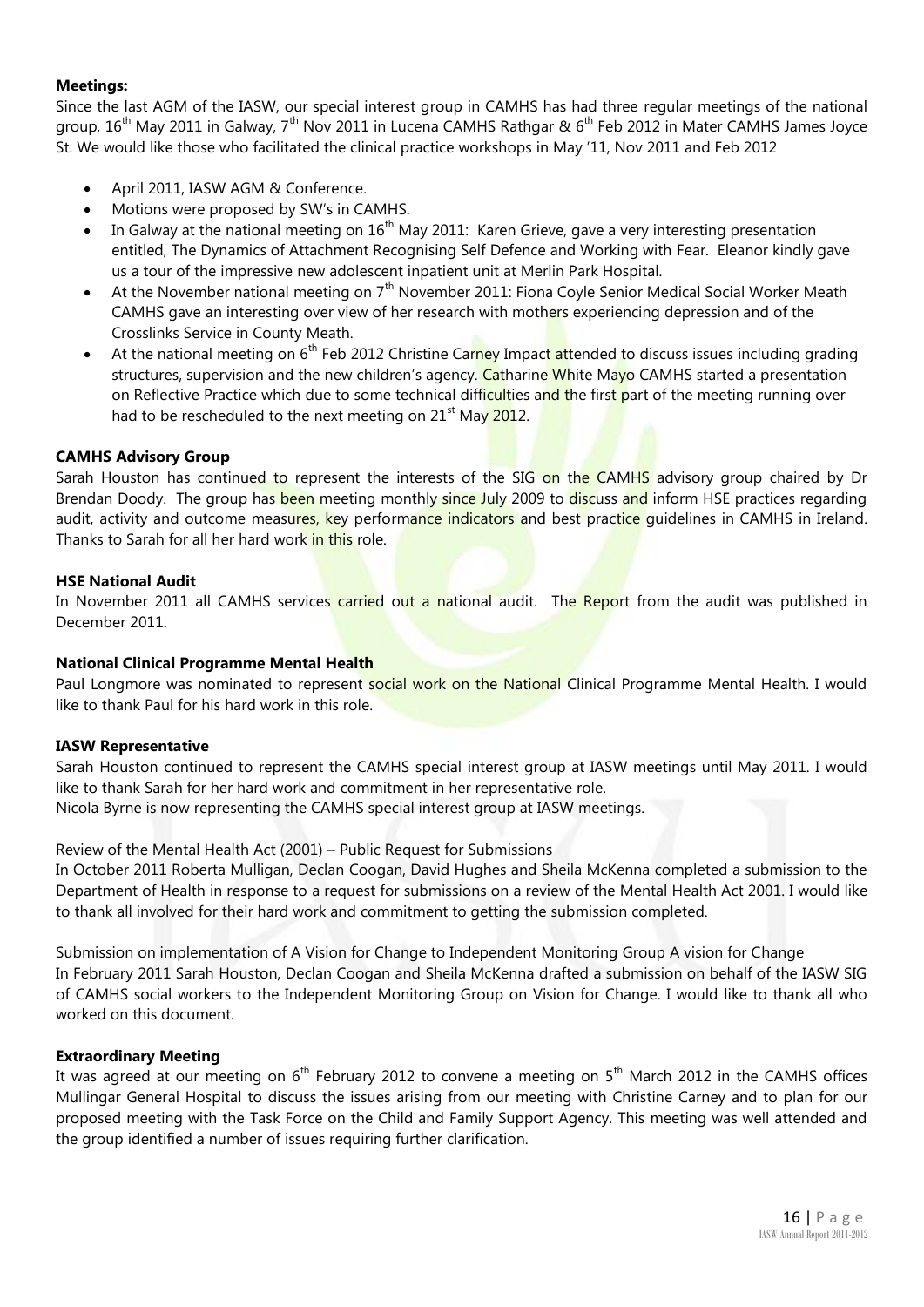#### **Meetings for 2012/2013**

The next scheduled meeting is on 21<sup>st</sup> May 2012 in Trim Primary Care, Knightsbridge, Longwood Road, Trim, Co. Meath. The November meeting is on 5<sup>th</sup> November 2012 in Lucena, Rathgar, Dublin. Next year's AGM is on 4<sup>th</sup> February 2013 in Mater CAMHS James Joyce St, Dublin.

#### **Summary**

I would like to thank the Committee members, for all their commitment, time and hard work over the past year.

On behalf of the committee I would also like to thank the social workers who attended our national meetings.

Please feel free to contact any member of the committee at any time with any queries about the work of the CAMHS SIG committee.

#### **Social Workers in Disabilities – SWID**

| 2011 / 12 | Chairperson: | <b>Caitriona Whitty</b> |
|-----------|--------------|-------------------------|
|           | Secretary:   | Anne O' Loughlin        |
|           | Treasurer:   | Ann Byrne               |

The National SWID committee met approximately every 8 weeks in the past year. The meetings were mainly held in KARE Services, Kilcullen, Co. Kildare or Stewards Hospital, Dublin.

Over the past year SWID had involvement in a number of areas.

There is a SWID rep on the National Rehabilitation Strategy Group and on the Council on Stroke and the Clinical Directorate for Rehabilitation Medicine.

SWID was represented at the NDA Seminar in June 2011 re 'Good Practices in Early Intervention.

In the area of Progressing Disability Services for Children and Young People, SWID is represented on the Caseload Working Group and also the Training Working Group to ensure the voice and views of Social Worker are included in this process.

SWID participated in a focus group organised by the National Disability Authority involving a consultation process that would inform their policies on key issues such as Independent living and what helps or hinders people in participating in the everyday life of the community.

In April/ May 2011 Primetime RTE requested an informal meeting with SWID regarding a programme to be aired on RTE about Intellectual Disability. A member of the SWID Committee met with the Presenter of this programme and discussed with him the issues that we as Social Workers in Disability have in regards to the Service Provision and care issues that arise for persons with Intellectual Disability and their families. A document that outlined these issues was provided to him on behalf of SWID.

In November 2011, SWID completed a Submission on the Value for Money Review, in response to Disability Policy Review by the Department of Health.

There has been on-going contact with Ineke Durville the chairperson of IASW regarding issues arising for Social Workers in Disability that need to be brought to attention of the Minister of Health. The IASW will be having a meeting sometime in the future with the Minister for State, Kathleen Lynch and it is envisaged that SWID will be represented at this meeting to outline issues of concern.

The SWID committee has a representative on the IMPACT Social Work Vocational group. Ruth Robinson's involvement has kept us abreast of matters regarding the Croke Park agreement as well as other significant Union issues in the past year.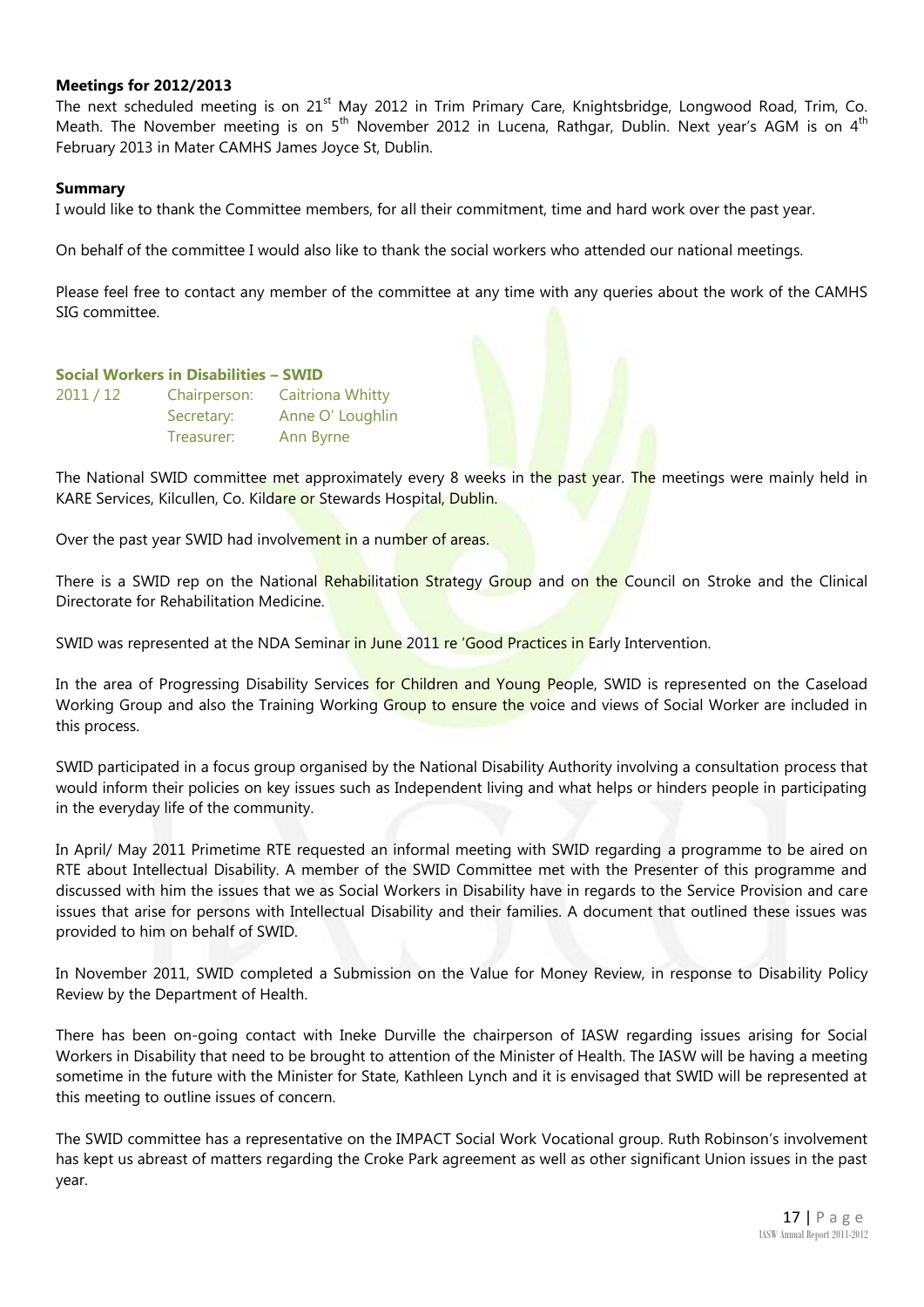SWID Conference in November 2011 was titled **'**Partnership with Parents - A Way Forward'. The first part of the conference looked at the issues that arise for parents with I.D. and how they can be supported. A presentation by Dr Anna Asgharian, Senior clinical Psychologist working in the HSE and private practice regarding 'Assessing Parental Capacity with Adults who have an Intellectual Disability' provided a forum for considerable discussion given the issues that arise for Social Workers who are supporting parents with Intellectual Disability when Child Protection Services are involved.

In the second part of the conference, Alice Griffin of DESSA, a National Community Development Organisation gave a presentation on the role of DESSA in promoting the participation of adults and children with disabilities in the local communities. The conference ended with Colette Daly, Head Social Worker, Ability West, providing a thought provoking presentation on 'How do we (as Social Workers) can help parents have stronger voice'. There was a considerable amount of lively debate at this conference which was very well attended.

The SWID Seminar was held on the 9<sup>th</sup> March 2012 and was titled 'Progressing the new model for Disability Services; the Way forward'. This seminar was attended by over 80 people. Presentations by Carol Cuffe, Operations Manager for Primary and Community Care, HSE Dublin Mid- Leinster, Mary Derrig, Disability Manager, HSE, Galway, Caroline Cantan, HSE Programme Co ordinator, gave us the outline of the new model of services proposed and now delivered in some areas of the country for children and young people with disabilities. The perspective of the Social Worker's role within this model was provided by Catherine O'Rourke, Head Social Worker, Brothers of Charity Galway and Sinead Casey, Principal Social Worker in East Limerick Services. Their presentations gave valuable insight of working within this model and regarding the important role of the Social Worker both in the Early Intervention and School going teams.

The feedback of participants at the Conference and the Seminar was that the topics were highly important and of great value to Social Workers working in these areas.

SWID is now calling on members for topics for our Conference in October.

Finally on the 1/4/2011, SWID convened an EGM and the following motion was proposed; "**SWID to be fully incorporated into the IASW as a Special Interest Group and membership of SWID therefore comes under the auspices of IASW membership**"

The motion was carried by an overwhelming majority; therefore the SWID constitution is in the process of being changed to reflect this.

On behalf of the SWID committee I would like to thank you all for your on-going participation and commitment to SWID and for the valuable input given to Conferences/ Seminars/working groups etc.

#### **Social Workers in Foster Care**

2011 / 12 Chairperson: Colette Toland Assistant Secretary: Cahal McHale Committee Membership: Marie Morris, Mayo; Colette Toland, Dublin; Valerie O'Brien, Dublin; Cahal McHale, Donegal; Nora Weafer, Dublin; Triona Fitzpatrick, Laois; James Myers, Dublin; Anna Gill, Mayo; Ciara Mahoney, Wicklow (recently transferred / resigned); Karen Hope, Mayo; Agnes Feely, Limerick; Mary Flanagan, Roscommon; Helen Gogarty, Donegal; Maris McCormack, Dublin; Michelle McKernan, Sligo.

The Social Workers in Foster Care Special Interest Group of the IASW (SWIFC) aims to provide its members with a forum to offer Social Workers in the area of Foster Care a platform to express relevant professional perspectives and to advocate on behalf of children in Foster Care.

The Group's Annual General Meeting for 2011 / 2012 took place in UCD on 26th May, 2011.

The AGM started with a presentation from Dr Valerie O'Brien of a Model of assessment for Relative Carers. The model identified a number of the challenges which the arrangements around kinship care present and offered options on possible solutions in the context of the management structure of these arrangements. Valerie has submitted the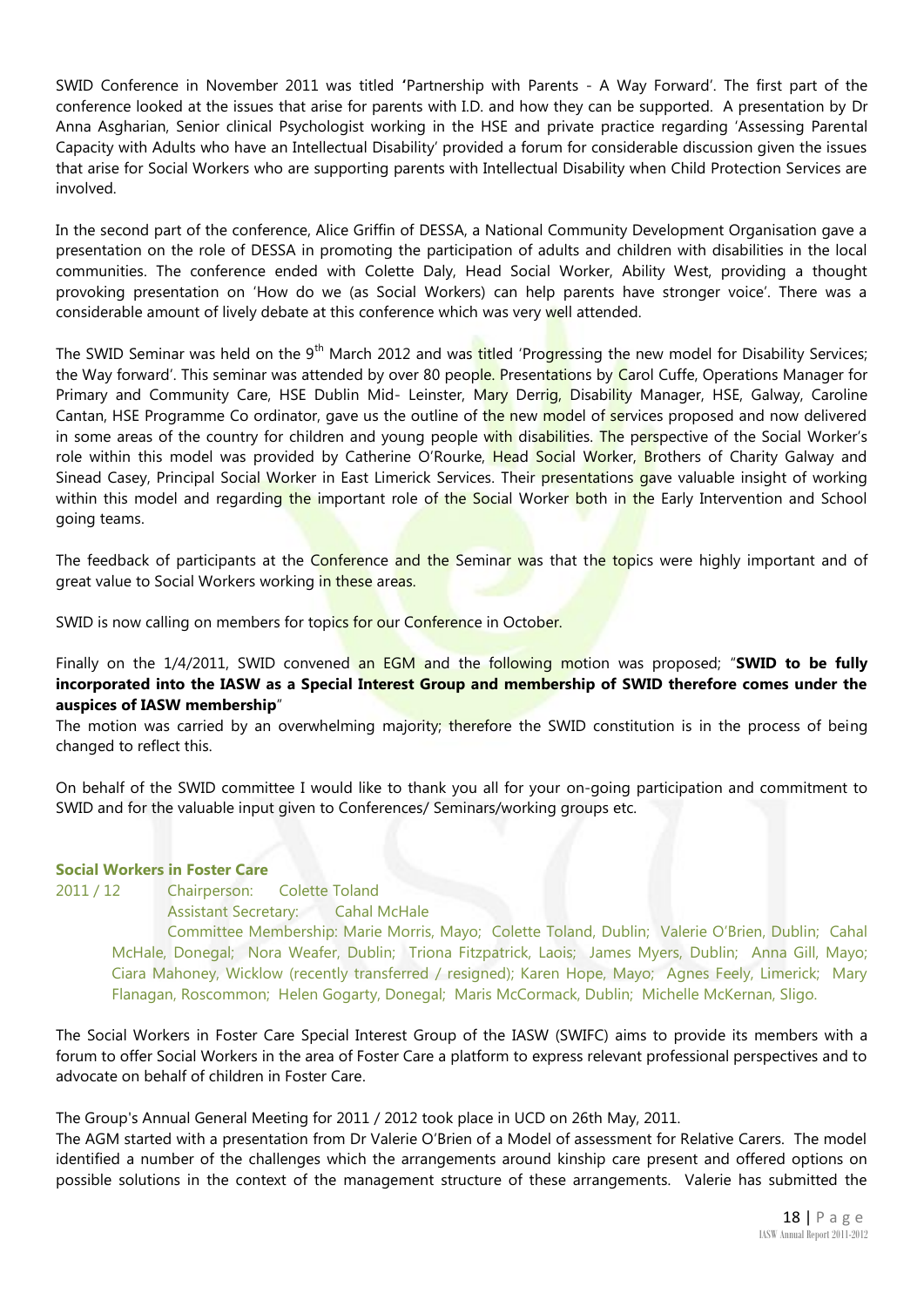model for publication and it will be available in due course. There have been a number of members resigning due to their transfer out of the area of foster care or because they have left the country. However a similar number of new members have joined the group during the year and the membership remains around the 80 mark. It has representation from almost all areas of the country though the current committee membership is mainly based in the West and Dublin. It has not been possible to arrange face to face meetings of the committee due to restrictions on travel, so it was agreed at the AGM in 2011 to arrange teleconferences at 2 to 3 month intervals but even this has been increasingly difficult to get mutually suitable times, given the diverse range of pressures members have been experiencing. It is a reflection of the frenetic pace which many members currently experience, no doubt evident in other areas of Social Work.

There was therefore only three committee meetings during the year and a range of issues were raised which resulted in a number of actions being pursued. The group had written to express its concern, via the IASW, to the HSE in respect of the impact which the results of restructuring were having on transfer of social workers away from their client base and the consequences of such developments on accessibility for clients. Another concern which was highlighted by the group was the inadequacy of the current financial support in some areas for the valuable service provided by Day Foster Care. The HSE have agreed to examine this area and review the supports provided.

National Policies and Procedure in respect of Foster Care Committees have been circulated by the HSE earlier this year to guide the manner in which committees carry out their work. The Group plans to consider the implication of these procedures on practice and reflect the views and experience of members in respect of same.

The priority for 2012 / 2013 is to explore a range of measure which may improve the level of participation of members and increase the effectiveness of the **group**.

|           | <b>Social Workers in Primary Care</b> |                       |
|-----------|---------------------------------------|-----------------------|
| 2011 / 12 | Chairperson:                          | Deirdre Jacob         |
|           | Secretary:                            | <b>Patrice Reilly</b> |

**Introduction:** The Primary Care Social Work Special Interest Group (PCSW SIG) provides a forum and leadership in the promotion of Social Work within Primary Care, acknowledging that Primary Care is the appropriate setting for 90-95% of the population's health and social service's needs. Social Workers in primary care across Ireland have to date demonstrated their pivotal role in the development of Primary Care Teams (PCTs), as core team members and through their involvement and support of the joint HSE & Combat Poverty community participation initiative.

#### **Objectives of the PCSW SIG:**

To provide members with a network to discuss explore and exchange ideas on matters affecting their practice as well as providing peer support.

To advocate for structures that support professional standards and objectives in the development of the Social Work profession within Primary Care.

To identify and organize Continuing Professional Development training and education appropriate to Primary Care.

To produce position papers, submissions and responses to issues affecting marginalized communities, as identified, both by those communities and by members of the SIG.

**Origins of the PCSW SIG:** Commencing in August 2008, a number of Social Workers working in Primary Care in Dublin and Wicklow began meeting to discuss practice issues and to avail of peer support. In September 2009, this group was recognized as a SIG by the IASW. The PCSW SIG held its inaugural meeting on 1st October 2009 and one of the groups key goals was to make links with as many Social Workers working in the area of Primary Care as possible and to raise awareness of the SIG. Currently the SIG is in contact with 78 Social Workers working in Primary Care settings through its email database.

**Current situation:** At the end of 2012 with a HSE target of 518 Primary Care Teams (PCTs) there are currently 78 Social Workers (including Team Leaders) in posts allocated to primary Care in the Republic of Ireland who are in regular contact with the SIG. The SIG is increasingly aware of PCTs without Social Work input as well as colleagues who are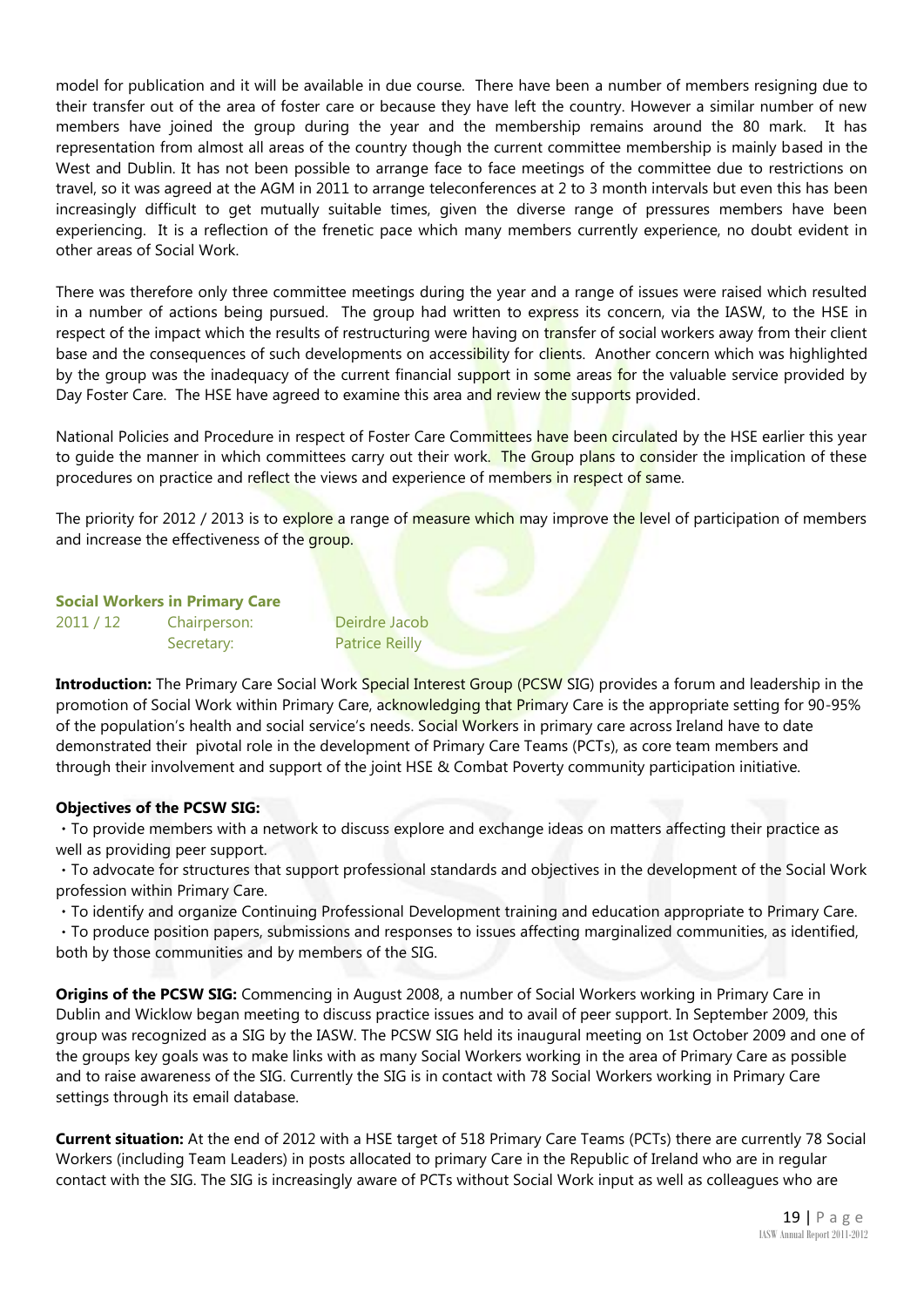covering a number of PCTs establishing them as 'network services' and not as core team members. This effectively puts 1 Primary Care Social Worker for every 6.64 PCT's. The Primary Care Strategy (2001) which clearly indicates the intention of the HSE to place social workers as core team members remains the priority document for the roll-out of that initiative. Anecdotal information however, continues to indicate that there remains a lack of uniformity across the Local Health Offices in the provision of coherent structures for the supervision and management of Social Workers within Primary Care. Social Workers in primary care nationally are striving to put in place management structures in conjunction with HSE management that will support primary care social work services which coincide with PCT development. However, the lack of a clear and thought out direction nationally for primary care social workers remains a major concern for the SIG. We continue to see the lack of structure result in some Social Workers not having access to adequate professional supervision and appropriate lines of 'social work' management. We have witnessed this situation forcing some primary care social workers to seek new positions in more 'established and supported' social work roles. A persistent concern of the PCSW SIG is the on-going assignment of Primary Care Social Workers to non Primary Care roles, including:

- Elder abuse Casework, due to the non filling of posts
- Adult Care facilities
- Children & Families Social Work Services: to fostering assessments on a temporary basis as a result of the Health Information and Quality Authority (HIQA) Reports (2009) and to the Duty Social Work Service.

Social Work services within the Primary Care setting are at a critical juncture with the establishment of the HSE's Seven Directorates, each with its own funding stream, one being Primary Care. The HSE National Service Plan (2012) identifies the release of 20 million euro funding for the assignment of posts within primary care. The SIG has become aware of ISA's where this funding will be allocated for new primary care social work posts and welcomes this move to increase and complement the numbers of PCSW's already operating within the community. The SIG will continue to monitor the number of posts nationally and will advocate on behalf of members 'to the highest level' to ensure the development of primary care social work services in tandem with PCT development nationally.

In 2011 the SIG established a 'National Group' which is a working group of primary care social workers from around the country whose role it is to represent the views of primary care social workers nationally, meet to discuss position papers and submissions and to co-work to address the many training needs of our colleagues in primary care. The group will meet every six weeks and has a number of primary objectives for 2012, quided by members of the SIG.

#### **Plans for national group in 2012 include:**

1) To continue to provide a forum and place of support for all PCSW's in Ireland.

2) To continue to bring to the fore, issues and policies which directly impact on the role of PCSW's as 'generalist social workers' within the context of both PCT's and of community based social work.

3) To provide for the diverse education and training needs of PCSW's.

4) To continue to help facilitate research on 'The role of primary care social workers in Ireland', conducted by UCD. 5) To hold a themed AGM in 2012 to highlight the findings of the UCD research as the first of its kind in Ireland but also to make explicit the nature and diversity of primary care social work.

6) To continue to support the role of primary care social workers as uniquely placed to engage in community development aspects of prevention and health promotion within the context of community development principles and with the support of our community work colleagues.

#### **Social Workers in Probation**

2011 / 12 Chairperson: David Williamson Secretary: Saragh McGarrigle

The SIG for Probation staff was established in 2011. It was recognised by the management of the Probation Service as a positive development but is confined in any activities by the only being allowed meetings at lunchtime or outside working hours. The task of the SIG in the first year has been to attempt to build a body of interest in the IASW and in professional development through ensuring the distribution of information from IASW in relation to professional development, registration and any relevant matters.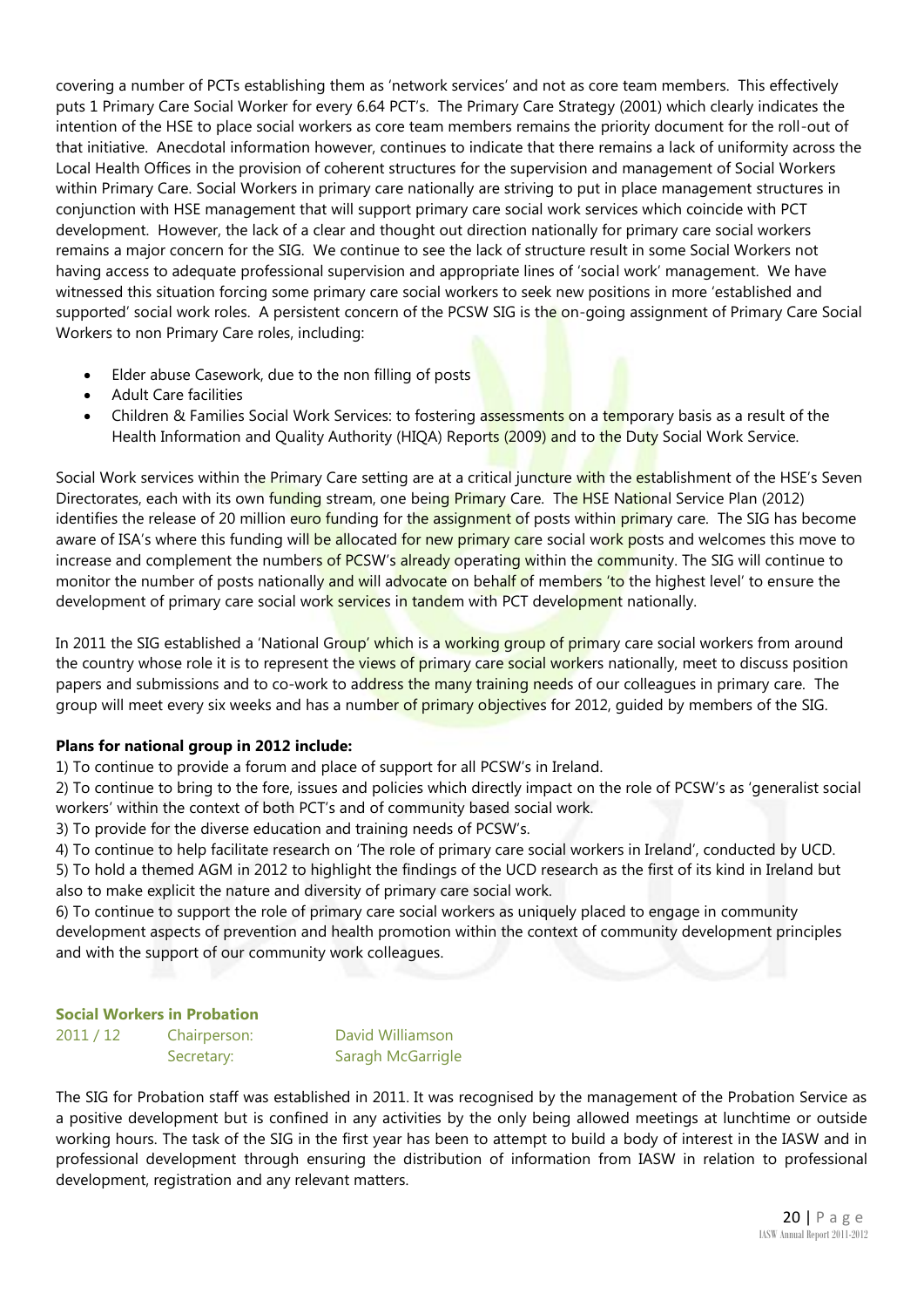The goal for 2012 is to run a number of meetings across the Service and to further encourage the increase in IASW membership within Probation. The first of the scheduled meetings is for May 2012 and will focus on the area of "Probation, Community and gang related offending". This will be run in both Dublin and in the Southern Region.

#### **Special Interest Group on Ageing (SIGA)**

| 2011 / 12 | Chairperson: | John Brennan          |  |
|-----------|--------------|-----------------------|--|
|           | Secretary:   | <b>Kristen Murphy</b> |  |

#### **SIGA AGM 2010**

John Brennan remained on as Honorary Chairperson. Kristen Murphy remained on as Honorary Secretary:

#### Representation

Margaret Byrne, Margaret Cagney, Mary Courtney and Hugh Cummins retired this year. We wish them all well and many thanks for their input to the group over the years. Margaret Cagney remained a member of the group.

Issues of concern addressed by members of the SIGA during the year

Most, if not all of the issues raised in last year's report continued to spring up as agenda items during the year –the 'Fair deal' process; advocacy, the effects of the severe and continuing reduction in many services; the inconsistencies and inequities within the health and social care systems amongst others.

IASW had continued representation on a number of HSE working groups. The Home Care Package and Home Help Task Group has implemented new application and assessment criteria in most areas of the country and national Quality Guidelines are due to be published shortly.

The Working Group to draft a standardised assessment tool (SAT) for older person is conducting a pilot of the InterRAI home care and residential care assessment tools at a number of urban and rural sites. The report from this pilot phase is due to be presented to the Working Group in may 2012.

IASW was also represented through the SIGA on the HSE's Care of the Elderly (COTE) Programme. The final draft of the COTE *Model of Care* is to be published shortly. The model is being introduced to acute hospitals at the time of writing.

An Oireachtas sub-committee was established during the year to review mental capacity leglisation. The subcommittee used the abandoned *Draft Scheme of Mental Capacity Bill (2008)* as its starting point. The ISAW through SIGA made a submission to this sub-committee.

Despite their introduction a number of years ago, the Elder Abuse Senior Caseworker posts have not advanced in any consistent way. Access to clinical supervision is being dealt with.

A National Elder Abuse strategy is to be developed by the national steering Committee on Elder Abuse. The strategy will cover a 3-5 year period,

#### **Community based social work services**

Community social work posts were established in more health board areas during the year. However, as with many other services, the process appeared to be ad-hoc and the SIGA is concerned that structures, such as line management, have not been established in any consistent manner. As last year, these posts remain under threat because of the demand for a response to child protection concerns.

#### **Education**

A very successful morning seminar titled "*Older People and Social Work: Adopting a Rights-Based Perspective"* was organised by the SIGA and was held in November 2011.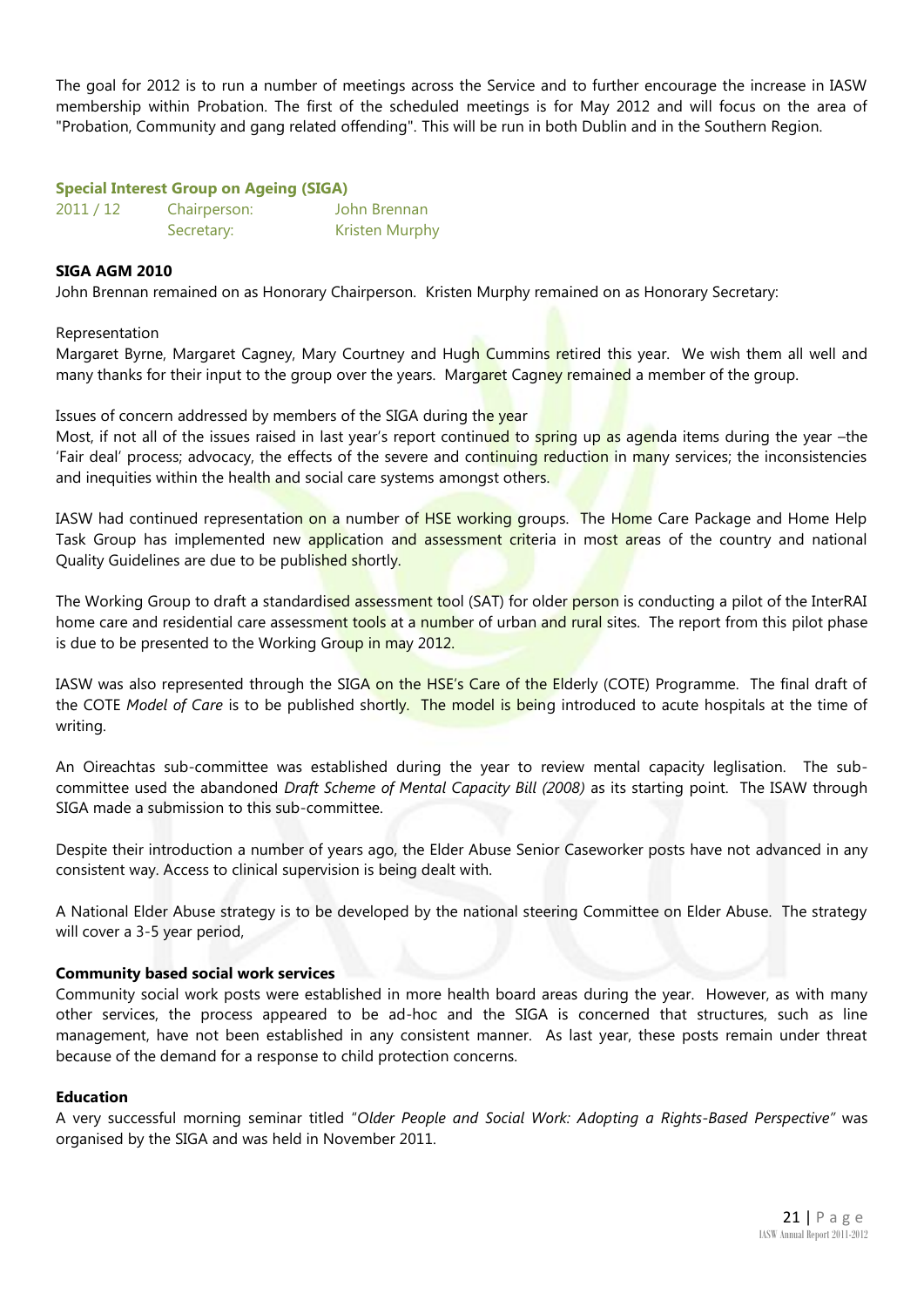#### **Meetings**

The Special Interest Group met monthly over the past year in the Royal Hospital Donnybrook. Unfortunately, the meetings were poorly attended, particularly so since January 2012. This continued a trend that appeared in the previous year. The SIGA is now at a crisis point in its existence because it is largely ineffective. This is a huge pity given the need for solidarity at this critical time for public services in Ireland.

I will be seeking the advice of IASW Executive and Council as to the viability of continuing the SIGA in its current format.

#### **Finally**

Many thanks to the Royal Hospital Donnybrook for once again facilitating our meetings and to Carmel Coen, Social Work Secretary in the hospital for her administrative support.

#### **Special Interest Group of Children and Families**

| 2011 / 12 | Chairperson: |
|-----------|--------------|
|           | Secretary:   |

Paul McCarthy Mieke Ryan and Fiona Power

#### *Goals for 2011/12*

The goals for 2011/12 for the C&F SIG are as follow:

Goal 1: To build on the launch of the Call for Change by promoting and advocating the ideas within it.

Goal 2: To build capacity and skills and promote solidarity among Children and Families Social Workers in Ireland

Goal 3: To participate and advocate in national debates in relation to topical issues

Goal 4: To develop the C&F SIG to be more representative of the views of Social workers working with Children and families in Ireland.

#### **The Call for Change**

The primary piece of work of the 2010/11 year was the research and publication of 'A Call for Change' document. This research document was developed and compiled by the C&F SIG. It was a major piece of work and it calls for comprehensive, meaningful change in the child protection and welfare system in Ireland to promote and protect the welfare of children. The document is solely based on the views of frontline social workers in Ireland.

The document outlines ten key areas of change that frontline social workers consider important within the child welfare and protection area. The document also outlines a range of solutions to address the issues identified. To download, please go to: [http://www.iasw.ie/index.php/special-interest-groups/sig-children-and-families/432-a-call](http://www.iasw.ie/index.php/special-interest-groups/sig-children-and-families/432-a-call-for-change)[for-change](http://www.iasw.ie/index.php/special-interest-groups/sig-children-and-families/432-a-call-for-change)

The Call for Change Document was successfully launched as part of a conference organised by the SIG on 1/07/2011. The speakers at the conference were Sue White, Professor of Social Work in the UK and Brid Featherstone, Lecturer in Social Work in NUI Galway. This conference was well attended and it took place in the Ashling Hotel. The conference and the document itself received a high level of media attention.

#### *Ongoing plans for the Call for Change*

While the Call for Change document was launched and published in 2011, the SIG wish to continue promoting the key points of the document.

- The Call for Change has informed the C&F SIG's meetings with Gordon Jeyes (National Director of Children and Family Services) and the Minister for Children Frances Fitzgerald. The document will continue to inform and guide future meetings.
- Meetings recently took place in February 2012 with Barnardos and with Gordon Jeyes in order to promote the ideas within the document. Further meetings are scheduled to take place.
- In addition, the IASW Facebook page is to be used to share the ideas and promote discussion within the membership over the course of March, April and May 2012 with one Call for Change point being put up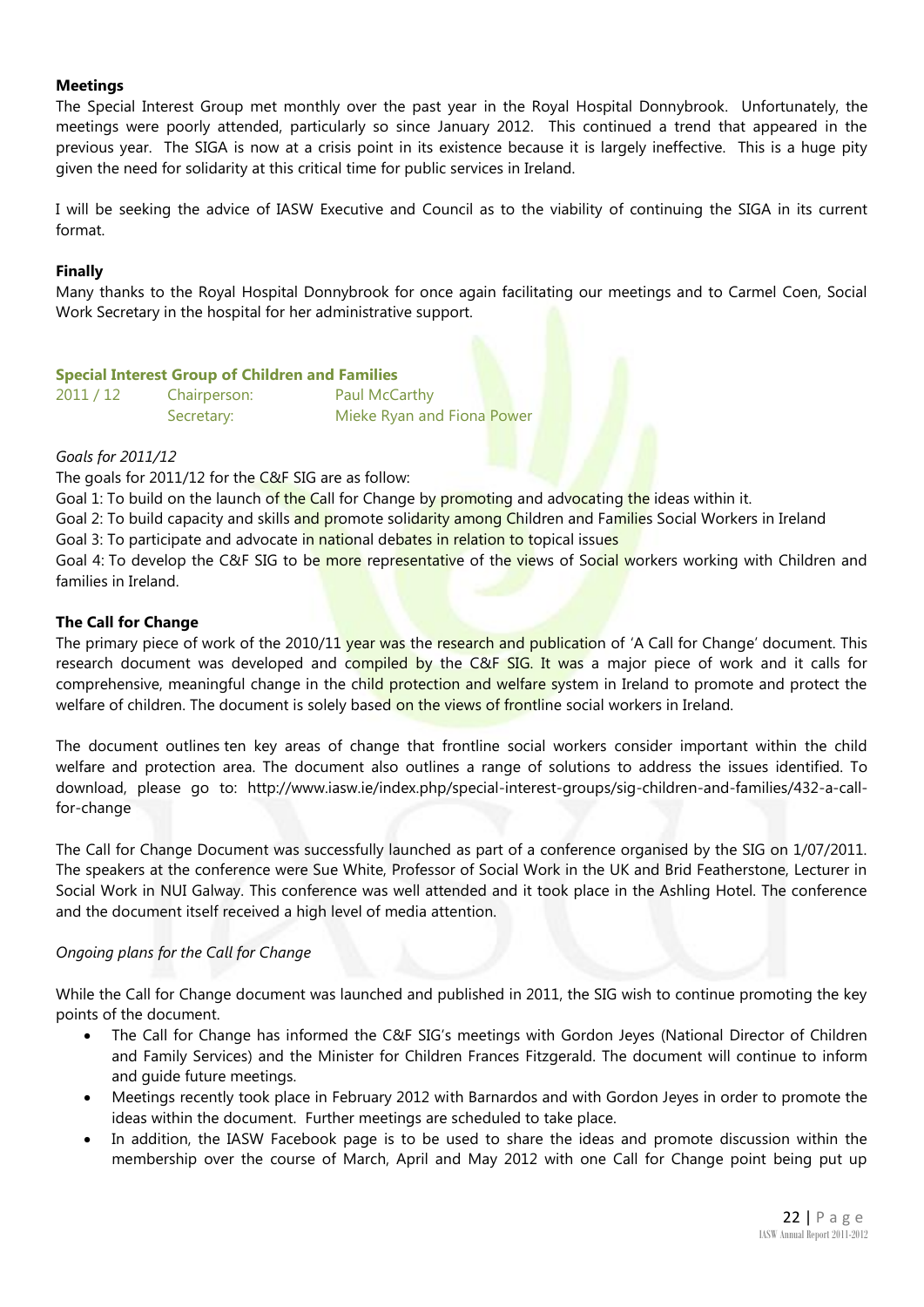weekly for debate and discussion. Go to 'Irish Association of Social Workers' and click Like to join the debate or use this link:<http://www.facebook.com/IrishAssociationofSocialWorkers?ref=ts&sk=info>

#### **Top level political lobbying and contacts**

As outlined in the last newsletter, the C&F SIG, together with the IASW President, Ineke Durville is engaged in regular meetings with Frances Fitzgerald, Minister for Children and Gordon Jeyes, Director of Children and Family services in the HSE. A meeting took place late October 2011 with Minister Fitzgerald. Three meetings have taken place with Gordon Jeyes in 2012 so far and further meeting is scheduled with both Gordon Jeyes and the Minister later in the year. The purpose of these meetings is to advocate on behalf of Children and Family social workers nationally and raise key issues with them.

#### **The Children and Families Social Workers Survey**

As ever, in order that the C&F SIG can be as representative as possible, it is imperative that our advocacy, training and awareness-raising is informed by Children and Families Social Workers on the ground nationally whether members of the C&F SIG or not. To continue the process of ensuring this, a survey is being developed to be launched to membership in 2012. This will collect information on the following:

- Some basic information on your caseload, experience and range of activities.
- Your personal experience of your job, including the most challenging and rewarding aspects and your long term career plans.
- Your opinion of the impact on service users of recent developments within Children and Families social work, such as Standardised Business Process, as well as the levels of services and supports available in your area for vulnerable children and families, children in care and young people in aftercare.
- Your suggestions for the role and future activities s of the C&F SIG and the message that you wish for us to provide to the Minister for Children and the Director for Children and Family Services in the HSE.

Once completed, the findings of the survey will be collated and will inform and quide future C&F SIG activities. In addition it is hoped that the findings will be launched to the media; a journal article will be published within the IASW journal or other journals on the findings; the specific findings of the survey will be informed to the Minister for Children and the Director for Children and Family Services in the HSE.

#### **Training / conference 2012**

As with last year's conference that ran alongside the Call for Change document launch, the plan is for training based conference to take place later this year. When the dates and times of the training are confirmed, we will make contact with you. If you have any specific suggestions for areas to be covered, please contact us.

#### **Other Representative's Reports:**

**CORU – The Health and Social Care Council and The Social Workers Registration Board** By: Monica Egan [Health and Social Care Council member and member of the Social Workers Registration Board]

#### **Social Work Registration Board:**

The register for social workers opened in May 2011. Social workers were the first group to be registered of the twelve professions named in the Health and Social Care Professionals Act 2005. The Social Work Registration Board had already become the competent authority for social work, replacing the National Social Work Qualifications Board, (NSWQB), in March 2011. Two committees have been formed by the Registration Board. The Registration Committee deals with applications for registration from Irish graduates. The International Applications Committee deals with international applications for recognition of qualifications.

A lot of work has been done by the Registration Board with the Universities in preparation for the assessment of courses, a task previously carried out by the NSWQB and now taken over by the Registration Board.

The Registration Board is busy preparing for the first election of members to the board. The term of office of three of the members of the profession on the Board will conclude in July necessitating an election as required in the 2005 legislation. I am one of those members and so will complete my term of office in July 2012.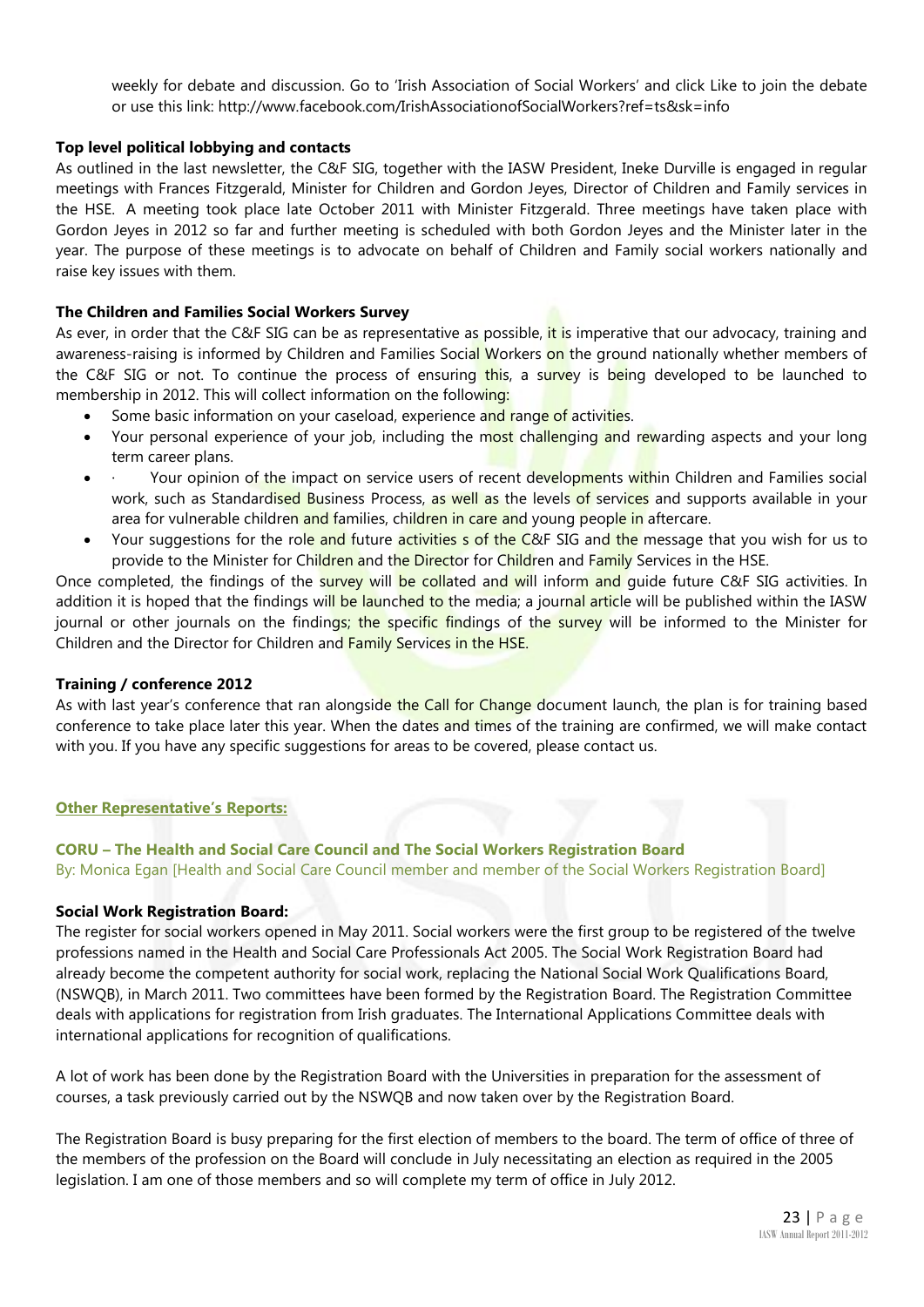Only registered social workers can be nominated for membership of the Board and only registered social workers are eligible to vote for candidates.

#### **Health and Social Care Council (CORU)**

At the end of 2011, the Minister for Health, Dr O'Reilly agreed that the nominees of the professions to the Council could attend Council meetings as observers. Earlier in the year, the terms of office of the members of the professions had been completed but there was no mechanism to reappoint them as the legislation required that they be appointed by the Registration Boards and only one, the Social Work Board, had been appointed. Changes to the legislation were therefore needed and this is still being worked on by CORU and the Dept of Health. In the meantime, the Minister agreed that the nominees of the professions could attend Council meetings as observers but they have no voting rights at the meetings. My term of office on the Council will end in July also when my membership of the Registration Board ends.

It has been a great privilege to serve as a member of the Health and Social Care Council since 2007 and a member of the Social Work Registration Board since 2010. Both the Council and the Board members have worked diligently and enthusiastically to support the twelve professions to be ready for registration and indeed a second registration board has now been appointed, the Radiographers Registration Board.

Social workers can be justly proud of the members of the Social Work Registration Board. All of them are very committed and hardworking and have been painstaking in their decision making in order to ensure that wise and just decisions are made. The Board has been particularly fortunate in having Dr Suzanne Quin as chairperson since its first meeting in 2010. Her attention to detail and thoughtfulness have contributed in no small way to the success of the Social Work Registration Board.

As I complete my time on the Council and the Registration Board, I would like to say a particular word of thanks to Ginny Hanrahan, CEO of CORU. Her hard work and support to all members of the Council and the Registration Board have been invaluable.

#### **International Affairs Committee**

2011 / 12 Chair: John Brennan Committee Members: Monica Egan, Ineke Durville & Anna Deneher

The International Committee continued its liaison with the International Federation of Social Workers European Region (IFSW-E). During the year, the Committee contributed to the work of IFSW-E.

Members of the Committee: Ineke Durville, Monica Egan, Anna Deneher and John Brennan. During the year, the International Committee and the Equality Committee agreed to join together because there were many items of common interest. As a result, Kerry Cuskelly and Ronan Keegan joined the group.

#### *World Social Work Action Day*

This was held on the 22<sup>nd</sup> March this year. The Committee organised a half day session on 'Social Work and Human Rights'. This was held in the IASW office and was a very successful morning. The IFSW-E project on *Standards in Social Work Practice Meeting Human Rights* is available on the IFSW website [www.ifsw.org](http://www.ifsw.org/)

#### *IFSW-Europe:*

#### *Delegates Meeting*

Delegates from across Europe, including Ireland, met in Armenia on the 27<sup>th</sup>-29<sup>th</sup> April for the annual IFSW European regional meeting. Unfortunately, it was not possible in these straitened times to commit to this meeting as there is a global meeting in July in Stockholm at which we hope to represent the Association.

IFSW Europe launched a charter of rights for social workers. Social workers undertake a wide range of challenging responsibilities on behalf of the rest of society. Yet all too often they do not receive the level of support from their employers and society at large that is required to undertake such an important and demanding role.